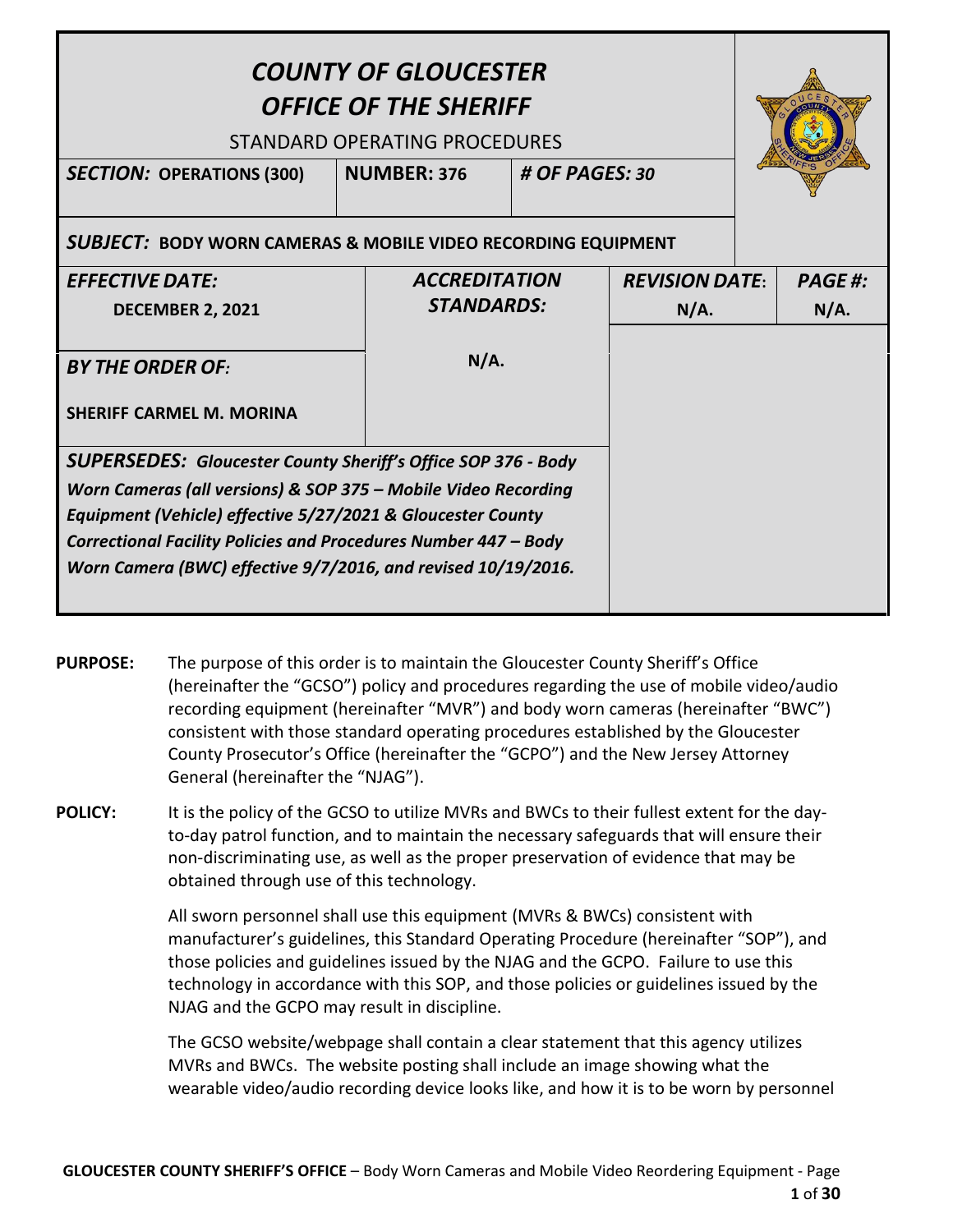so that the public will be able to determine whether an officer is equipped with the device.

Any willful or repetitive violations of this SOP shall be reported to the Supervisor of the GCSO Internal Affairs Unit, who shall report such directly to the Sheriff and/or the GCPO. The Sheriff and/or the GCPO is authorized to take such actions as are reasonable and necessary to ensure compliance with this SOP, and to prevent future violations.

**SCOPE:** The procedures and guidelines set forth in this SOP shall apply to all sworn law enforcement personnel in, and employed by and with, the GCSO. GCSO sworn personnel includes, but is not limited to, all sworn Correctional Police Officers, and all other such sworn personnel in the GCSO Corrections Division.

#### **PROCEDURES:**

- **I. DEFINITIONS**
	- A. For purposes of this SOP, the following terms are defined:
		- 1. **Activate** means to actuate (put into operation) the recording mode/function of an MVR or BWC.
		- 2. **Body worn camera** ("BWC") is a device worn by an officer that makes an electronic audio/video recording of activities that take place during any law enforcement action. The term does not include any form of electronic recording device worn by a law enforcement officer while acting in an undercover capacity, nor does the term include an electronic recording device when used to comply with the requirements of New Jersey Rules of Court, Rule *R.* 3:17 (electronic recording of station house custodial interrogations).
		- 3. **Constructive authority** –involves the use of an officer's authority to exert control over a subject (see ATTORNEY GENERAL LAW ENFORCEMENT DIRECTIVE NO. 2020-13), except that the term shall apply only to constructive authority directed against a person who is subject to an investigative detention or arrest (e.g., "…*show me your hands*," "…*get out of the vehicle*", etc.), or directed against any person if the officer has un-holstered a firearm or CED (e.g., "…*move out of the way*", "…*get down*", etc.).
		- 4. **Digital evidence** includes photographs, audio and video recordings that are stored electronically.
		- 5. Evidence Library A secure, on-premise storage system, which is locally hosted and available to users. Evidence Library is used to organize, classify, manage, view, and archive digital evidence. *Evidence Library* tracks and provides an audit of all activity to protect the chain of custody.
		- 6. **Force** has the same meanings as defined in GCSO SOP 311(Use of Force) effective December, 2021.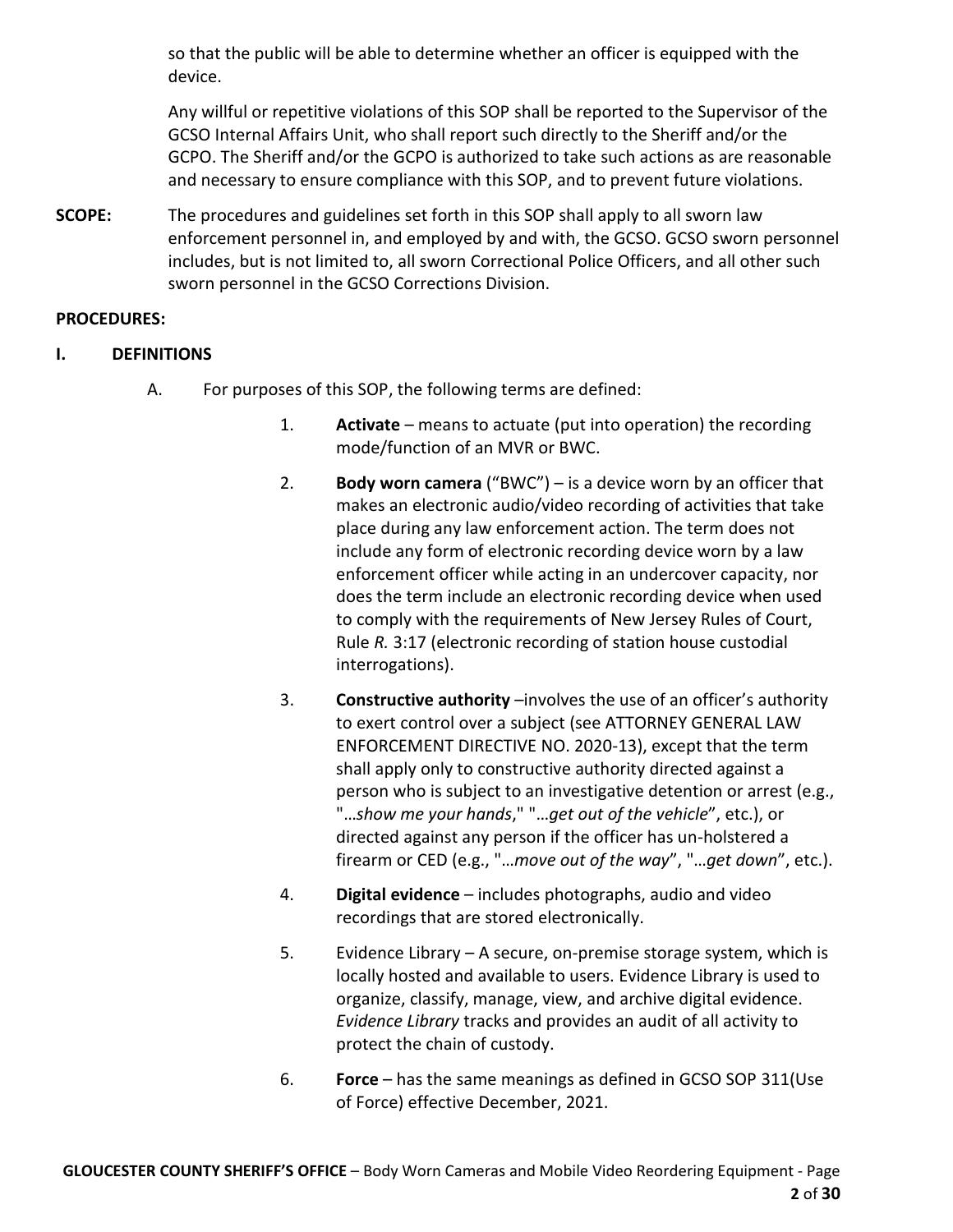- 7. **Investigation of a criminal offense** means any police activity pertaining to the investigation of an indictable crime, disorderly persons offense, or petty disorderly offense, including but not limited to, responding to a report of a possible criminal offense; an investigative detention based on or leading to reasonable and articulable suspicion to believe that a criminal offense has been or is being committed; an arrest for a criminal offense; an interview of a potential witness to a criminal offense; or canvassing an area, neighborhood, or premises for potential witnesses to a criminal offense.
- 8. **Mobile video recorder** ("MVR") is an audio/video recording device mounted in a police vehicle that makes an electronic recording of activities within its field of vision. The officer-worn wireless transmitter can also electronically record audio outside of the view of the camera's field of vision. Such recordings are uploaded to the server upon arrival at police headquarters.
- 9. **Proactive enforcement team** includes officers who are typically assigned to target vice, drugs, organized street crime, violent crime and/or any other targeted enforcement. Unlike officers who are responsible for responding to traditional calls for service, these officers are typically assigned the singular responsibility of addressing these activities (e.g., street crime unit, crime suppression unit, etc.). The nature of their work may include being dressed in traditional uniform, modified uniform, or plain clothes. These officers may work alongside undercover officers, conduct surreptitious surveillance, engage in high intensity enforcement via motor vehicle/pedestrian stops and/or interact with confidential informants or witnesses who wish to remain.
- 10. **School** means a public or nonpublic elementary or secondary school within the State of New Jersey offering education in grades kindergarten through 12, or any combination of grades, at which a child may legally fulfill compulsory school attendance requirements.
- 11. **Subject of the video footage** means any law enforcement officer, suspect, victim, detainee, conversant, injured party, or other similarly situated person who appears on the MVR or BWC recording, and shall not include a person who only incidentally appears on the recording.
- 12. **Tactical team** is a group of officers who are specially selected, trained, and equipped to handle high-risk incidents including, but not limited to, those involving snipers, barricaded persons, warrant services, apprehensions, acts of terrorism, and other situations or activities as deemed necessary by command leadership.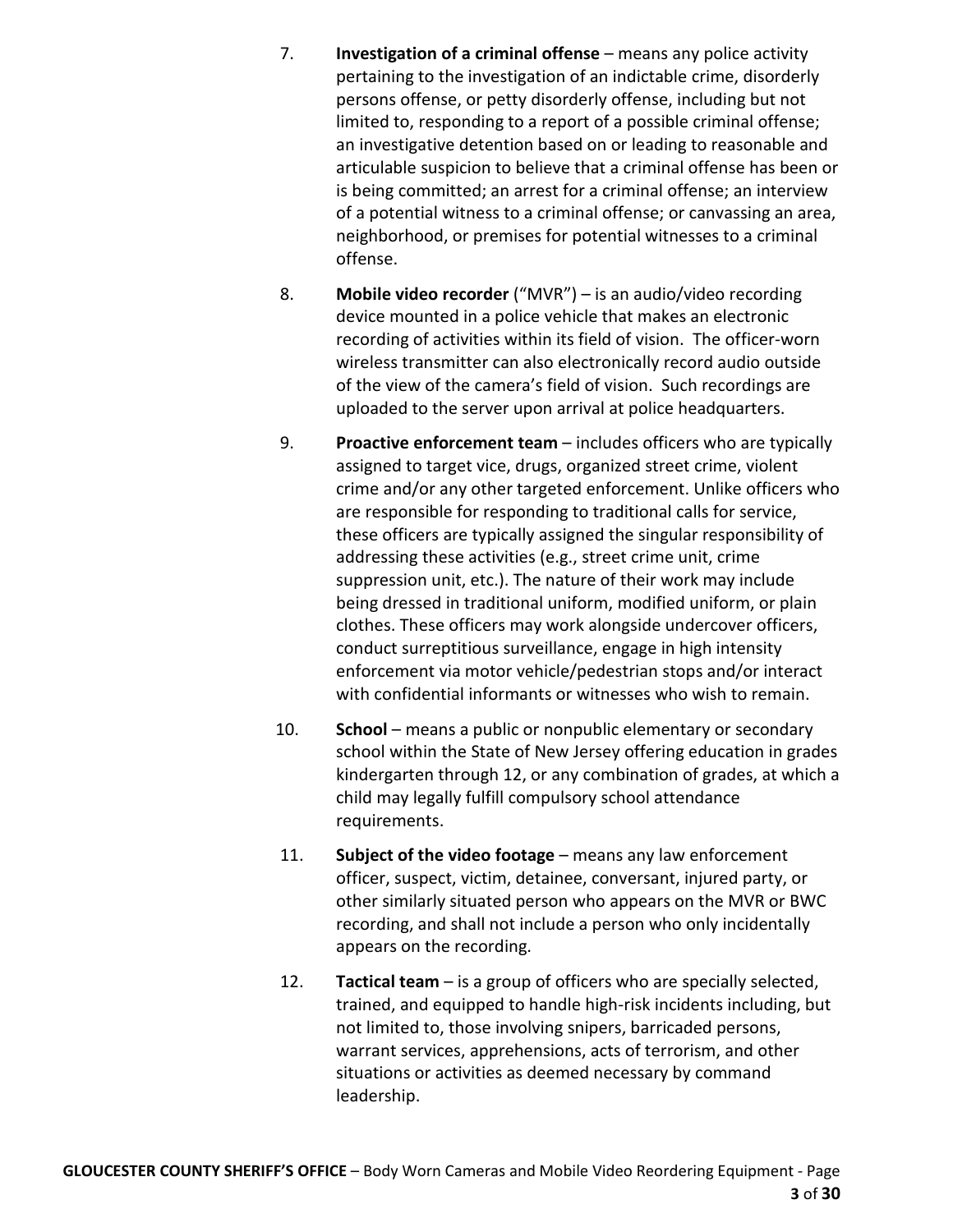- 13. **Tagging** is the electronic labeling of a video/audio file captured by an MVR or BWC.
- 14. **Youth facility** means a facility where children assemble under adult supervision for educational or recreational purposes, such as group homes, residential facilities, day care centers, and day treatment centers.
- B. All references to MVR and BWC include the equipment installed in vehicles, body worn devices, and where appropriate, the wireless transmitter, microphone, removable media (HDD/SSD), server, and other accessories necessary to operate these systems.

#### **II. GENERAL**

- A. Video recordings are invaluable to law enforcement for evidential purposes. Mobile video/audio equipment has been demonstrated to be of value in the prosecution of criminal, traffic, and other related offenses and to protect personnel from false claims of misconduct.
- B. While visual and audio evidence may be captured on the recordings, the use of MVR/BWC is not intended to document all evidentiary material relevant to court or administrative proceedings; but it can serve to supplement an officer's senses and eyewitness account. There is no intent to utilize the MVR/BWC as a management tool to punish officers for minor GCSO rule infractions.
	- 1. Personnel shall not be subject to criticism for the proper exercise of lawful discretion in enforcement matters.
	- 2. MVR/BWC shall be utilized **ONLY** for legitimate law enforcement purposes.
- C. Adequate safeguards are necessary to ensure that this technology is:
	- 1. Used in a non-discriminating way; and
	- 2. Used to adequately document evidence; and
	- 3. Used to safeguard against potential violations of N.J.S.A. 2A: 156A-1, et seq., *New Jersey Wiretapping and Electronic Surveillance Control Act*.
- D. When properly used, this equipment (MVRs & BWCs) will have the following capabilities:
	- 1. Create accurate memorialization of public contacts and other law enforcement related activities.
	- 2. Preserve an audio and video record of events, actions and conditions during arrests, critical incidents, and prisoner transports.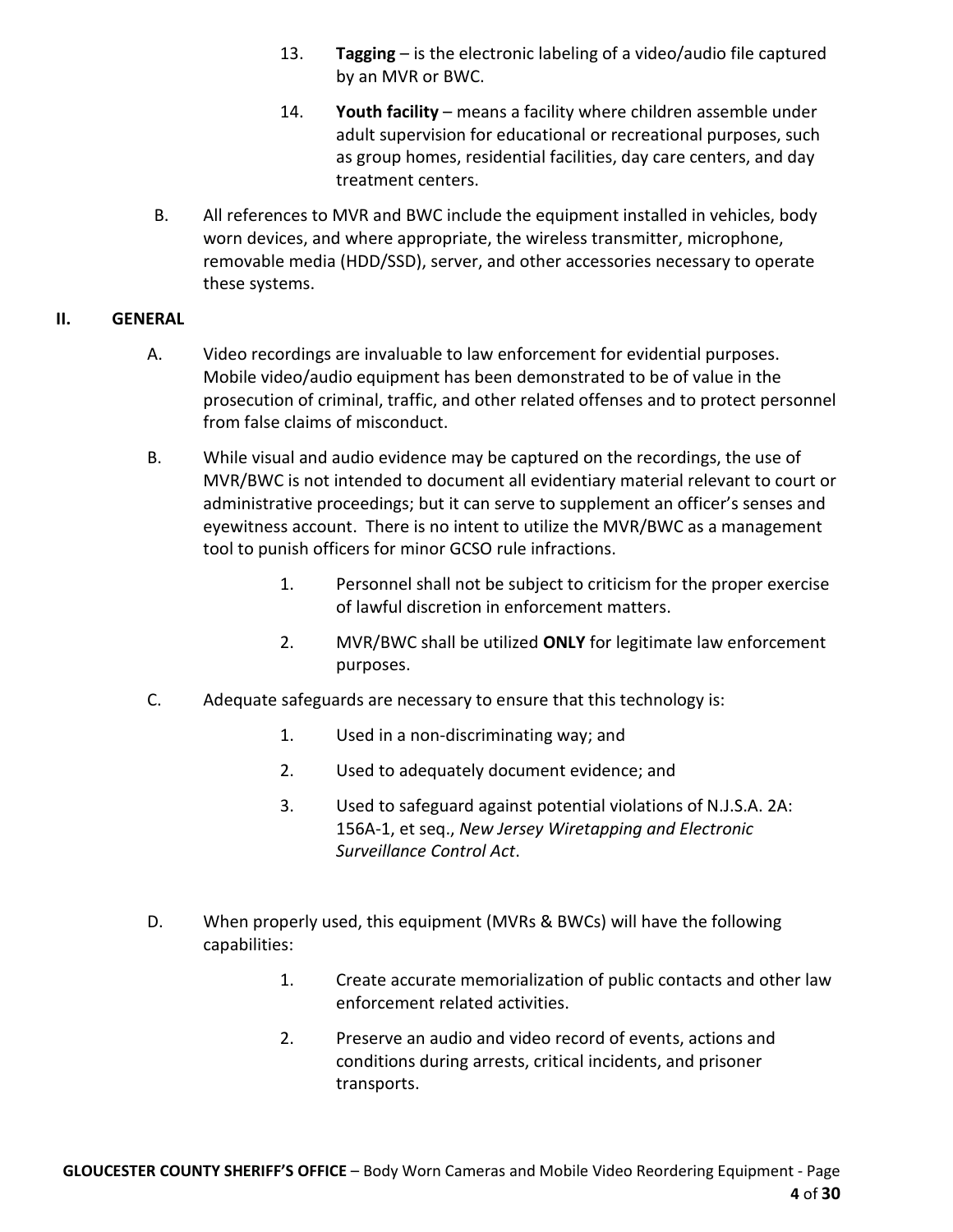- E. These records will serve the following purposes:
	- 1. Recordings serve as protection for officers when there are complaints about their conduct, or professionalism, during encounters with the public.
	- 2. The recordings can be introduced into evidence in criminal and motor vehicle prosecutions, as well as in civil litigation.
	- 3. The recordings can resolve disputes concerning what occurred during incidents, thereby protecting both the public and the law enforcement officers involved.
	- 4. When complete recall is not possible, such as when multiple events are happening simultaneously or out of an officer's line of sight, an audio/visual recording can provide an accurate record of events.
	- 5. MVR/BWC recordings can provide a record of officer/citizen interaction within the GCSO vehicle itself when an officer's attention is on driving. For example, an MVR/BWC will record events during transportation of arrested persons, escape risks, mentally disturbed individuals, intoxicated persons, people who are physically injured and members of the opposite sex. The recording can provide accurate documentation of highly detailed and/or fast-moving incidents, such as roadside sobriety testing, violent encounters, and pursuits.
	- 6. Subject to the restrictions in this SOP, and policies and guidelines promulgated by the NJAG and the GCPO, supervisors will be able to view the recordings, and select portions for use in training law enforcement officers concerning safety, field training, interpersonal skills, proper law enforcement procedures, and legal doctrines with the permission of GCSO administration.
	- 7. The recordings can permit supervisors and administrators to undertake more meaningful performance reviews.
	- 8. Recordings augment administration's ability to evaluate its basic law enforcement practices, and interactions between its personnel and the public.
	- 9. Recordings enhance administration's ability to train personnel in proper law enforcement procedure

#### **III. EQUIPMENT**

A. The WatchGuard mobile digital video recorder (MVR) or the WatchGuard (BWC) are designated for use to record patrol related events.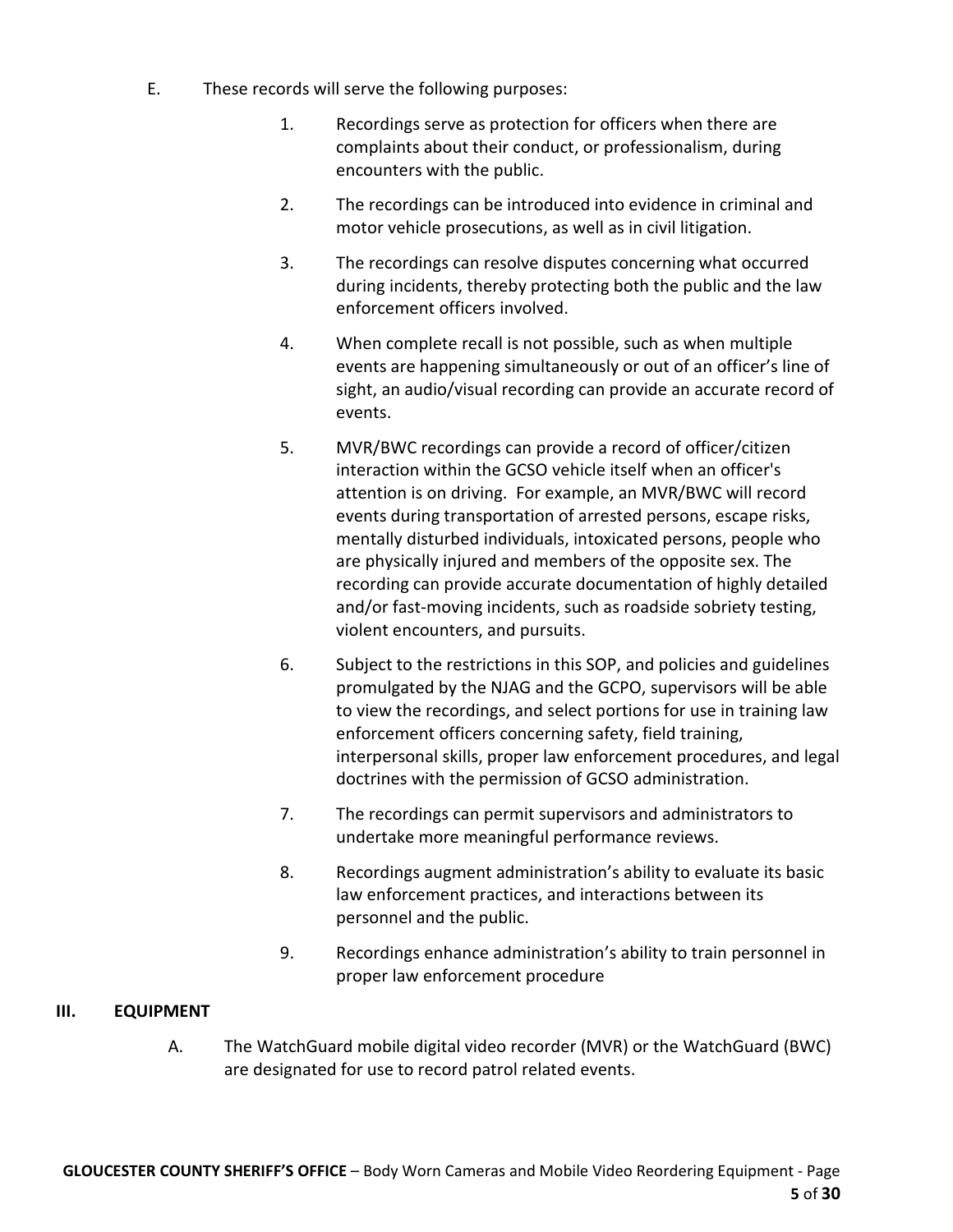- 1. Generally, the WatchGuard MVR is mounted to a fixed location in marked sheriff's vehicles. This MVR is a selfcontained unit mounted to the interior of the sheriff's vehicle.
	- a. This MVR uses between three to six cameras, a front facing camera and rear facing cabin interior cameras depending on the amount of transportation compartments.
	- b. The cabin camera is positioned to face the interior of the patrol vehicle and is pointed toward the back seat or prisoner area. It is equipped with low light sensitivity and is capable of recording images without the interior light on.
	- c. The MVR is equipped with an interior mounted microphone to record cabin activity.
	- d. Events are recorded when the system is automatically activated by preset triggers or the record button is manually pressed. Automatic activation is set by emergency light activation or wireless microphone activation. When these triggers are activated, the system starts to record the event. Each session is recorded as a track that is date and time stamped. While all activity is recorded by the MVR unit to the internal hard drive, only incidents activated by the automatic triggers will cause the unit to wirelessly transfer the data to the sever.
- 2. The WatchGuard System (BWC) is used mostly by canine handlers, courthouse security units, bicycle unit officers, and traffic patrol officers, when available. Officers shall wear and use their BWCs when assigned to any proactive enforcement team or tactical unit and in the field performing law enforcement activities. This BWC is an officer-worn device clipped to the officer's outermost garment/vest.
	- a. This system requires that the unit be inserted into a docking station to recharge and download the recorded activity.
	- b. This system will record up to twelve (12) hours before it is necessary to dock the device to recharge and download the recorded activity.
	- c. Officers shall not deactivate a device while on an incident that is being recorded.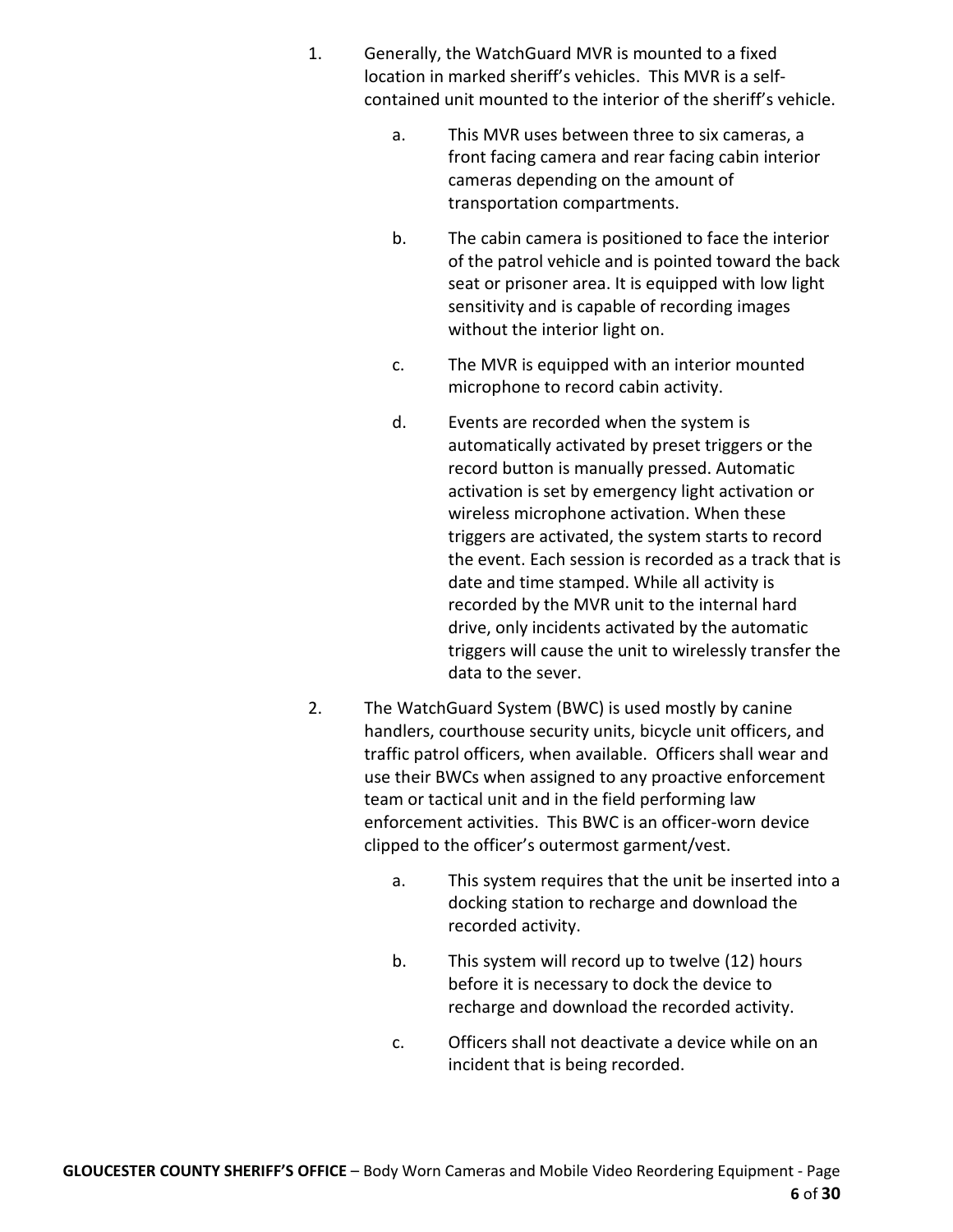- d. This system uses Evidence Library for audio/video storage and post event review.
- 3. Officers/detectives on loan to any outside agency, tactical team, proactive enforcement team, or task force shall use the agency issued BWC consistent with this SOP, including restrictions, and any guidelines issued by the outside agency or task force. Such officers/detectives shall report any potential conflicts between this order and the outside agency/task force's directives to an undersheriff, or his/her designee, as soon as practicable.
- B. Both systems record audio tracks and video images in color. The MVR can display real time images on a video screen.
- C. User logon profiles and administrative access:
	- 1. There are three (3) different levels of access:
		- a. Administrator (Admin).
		- b. Officer.
		- c. Supervisor.
	- 2. Officers will only be permitted to operate the assigned MVR and BWC unit under the officer/user logon profile.
	- 3. The system administrator will establish officer/user profiles and supervisory profiles as directed by the Sheriff or his/her designee.
	- 4. The system administrator is responsible for the overall operation of the equipment, maintenance, copying of evidentiary material from the hard drive for case preparation, establishing user and supervisory profiles, setting default preferences, and ensuring that each unit is operated in accordance with this guideline.

#### **IV. TRAINING AND MAINTENANCE**

- A. The Sheriff or his/her designee shall maintain a training program on the lawful and proper use of MVR and BWC equipment. Only personnel who have been trained on the use and routine maintenance of either MVR and/or BWC systems will be permitted to operate the system. Authorized operators must complete the GCSO in house training module, and shall have demonstrated their competence to the satisfaction of the system administrator or his/her designee.
- B. Equipment installed in a GCSO vehicle is the responsibility of the officer assigned to that vehicle. Officers assigned an MVR or BWC system are responsible for maintaining the system in a state of operational readiness.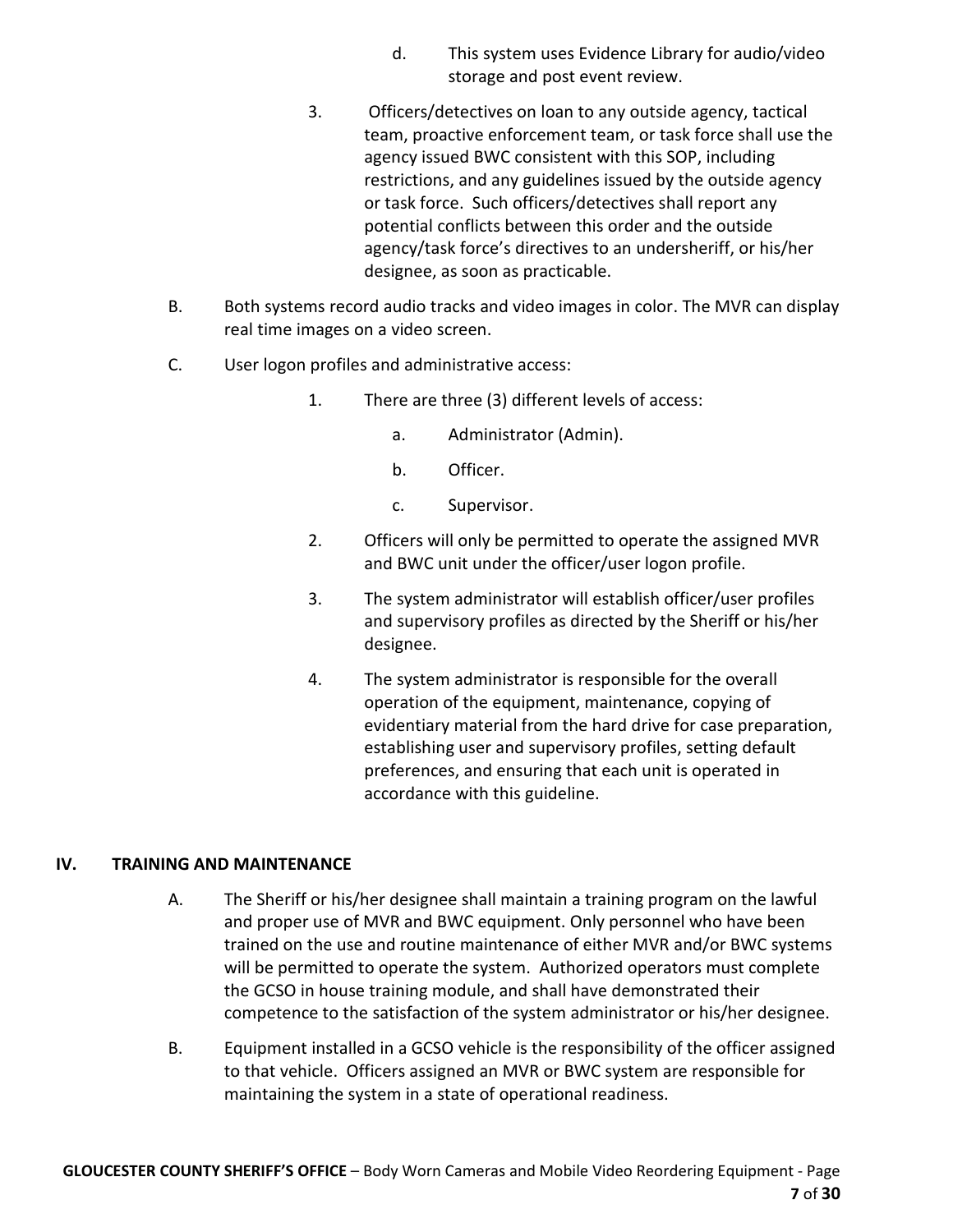- C. Based on the training received, officers shall ensure that the audio and video equipment is operating properly prior to the start of his/her shift, and shall report all malfunctions, damage, or other problems to their immediate supervisor. Personnel who have not been trained and authorized to make repairs shall not attempt to repair any MVR/BWC equipment.
- D. No installed components of any system may be moved from its position without the authorization of the system administrator, the Sheriff or his/her designee.
- E. Equipment shall be maintained according to manufacturer's recommendations/specs.

### **V. OPERATION PROCEDURES**

- A. At the start of each tour of duty, officers shall ensure that the MVR and/or BWC unit is functioning properly.
	- 1. BWCs are specifically assigned, and will remain the responsibility of each assigned officer unless otherwise directed by a supervisor.
	- 2. BWCs are considered issued equipment until relinquished at the direction of a supervisor.
- B. WatchGuard BWC System startup and use:
	- 1. Ensure that the camera is properly mounted.
	- 2. Push power button.
	- 3. Push in the RECORD button on the BWC camera to start recording.
	- 4. Verify both status LEDs turn red and the unit displays recording icon.
	- 5. Push in the RECORD button on the BWC camera to stop recording.
	- 6. Select appropriate event category.
- C. During the officer's tour of duty, he/she will periodically monitor the MVR and/or BWC unit to ensure that it is functioning properly.
	- 1. Officers will monitor alerts and messages sent by the MVR/BWC across the screen advising of problems or errors.
	- 2. Officers will report any MVR and/or BWC malfunction, which fails to record a required event to communications (Dispatch).
	- 3. As soon as practicable, officers must notify the system administrator of such malfunction using an *MVR – BWC MALFUNCTIONS REPORT*, unless previously documented.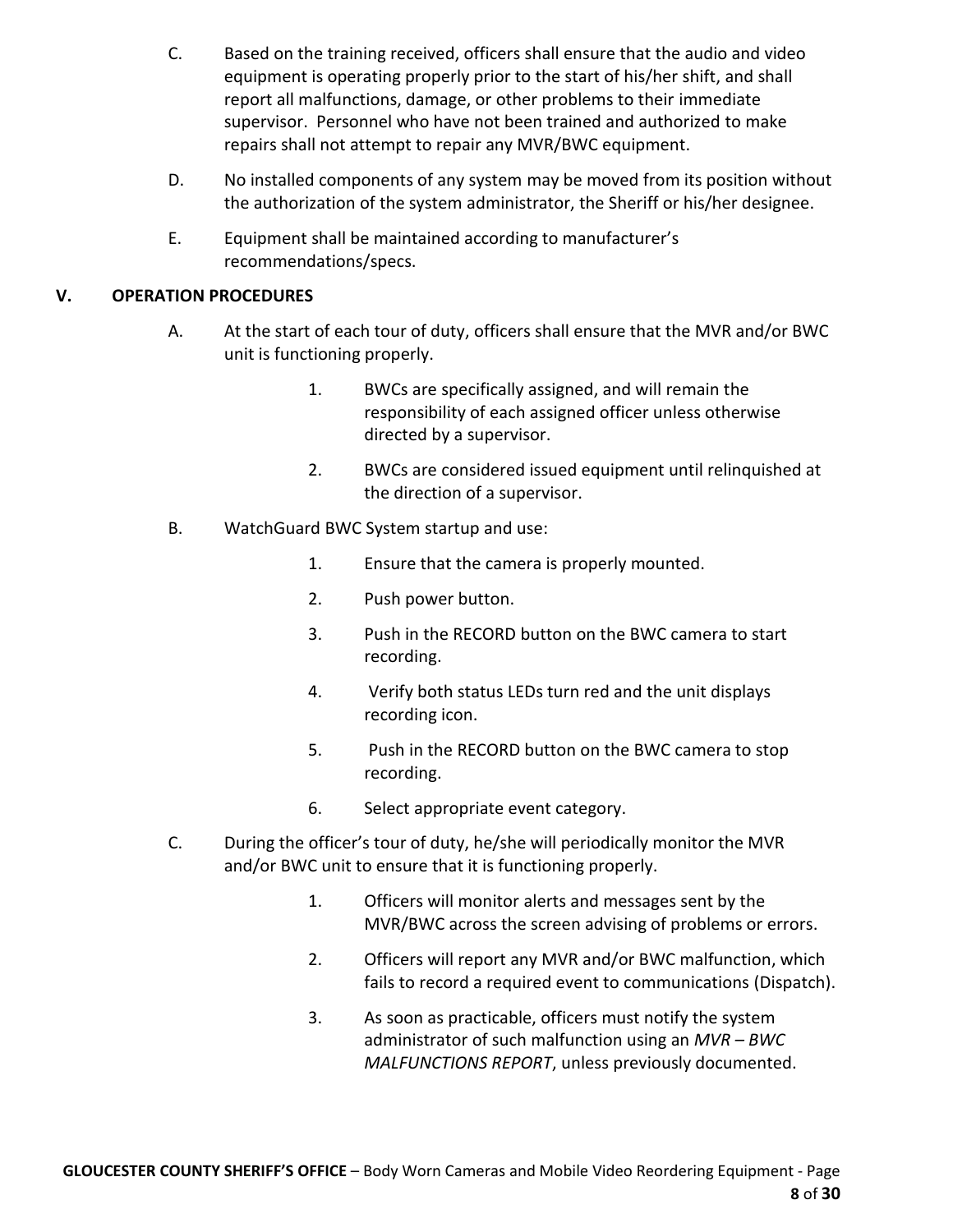- 4. The Sheriff or his/her designee will maintain *Operations Reports* that regred/relate to MVR/BWC malfunctions.
- D. BWCs shall be used only in conjunction with official law enforcement duties. The BWC shall not be used to record:
	- 1. Encounters with undercover officers or confidential informants.
	- 2. Hostage negotiations.
	- 3. Processing of crime scenes.
	- 4. Strip and body cavity searches.
	- 5. When on break or otherwise engaged in personal activities.
	- 6. In any location where individuals have a reasonable expectation of privacy, such as a restroom or locker room.
	- 7. When engaged in law enforcement union business.
	- 8. When involved in counseling sessions, guidance sessions, personnel evaluation interviews, or other supervisorsubordinate interaction.
	- 9. Inside of schools, youth facilities, hospitals, medical facilities, or places of worship, unless directly related to an incident that warrants recording, see section VI.A of this order; or
	- 10. While discussing criminal investigation strategies.
- E. BWCs shall not be used surreptitiously.
- F. BWCs shall not be used to gather intelligence information based on 1st Amendment protected speech, associations, or religion, or to record activity that is unrelated to a response to a call for service or a law enforcement or investigative encounter between a law enforcement officer and a member of the public, except in accordance with any applicable guidelines or directives promulgated by the NJAG and/or GCPO.
- G. The GCSO will not tolerate the reliance by any officer on race, ethnicity, gender, gender identify, gender expression, transgender status, sexual orientation, religion, economic status, age, culture, or any other immutable characteristic of a group or class of persons, in determining whether to activate or deactivate a BWC.
- H. Recording upload/download instructions Upload to Evidence Library:
	- 1. Turn the body camera off.
	- 2. Place body camera into docking station until upload is complete.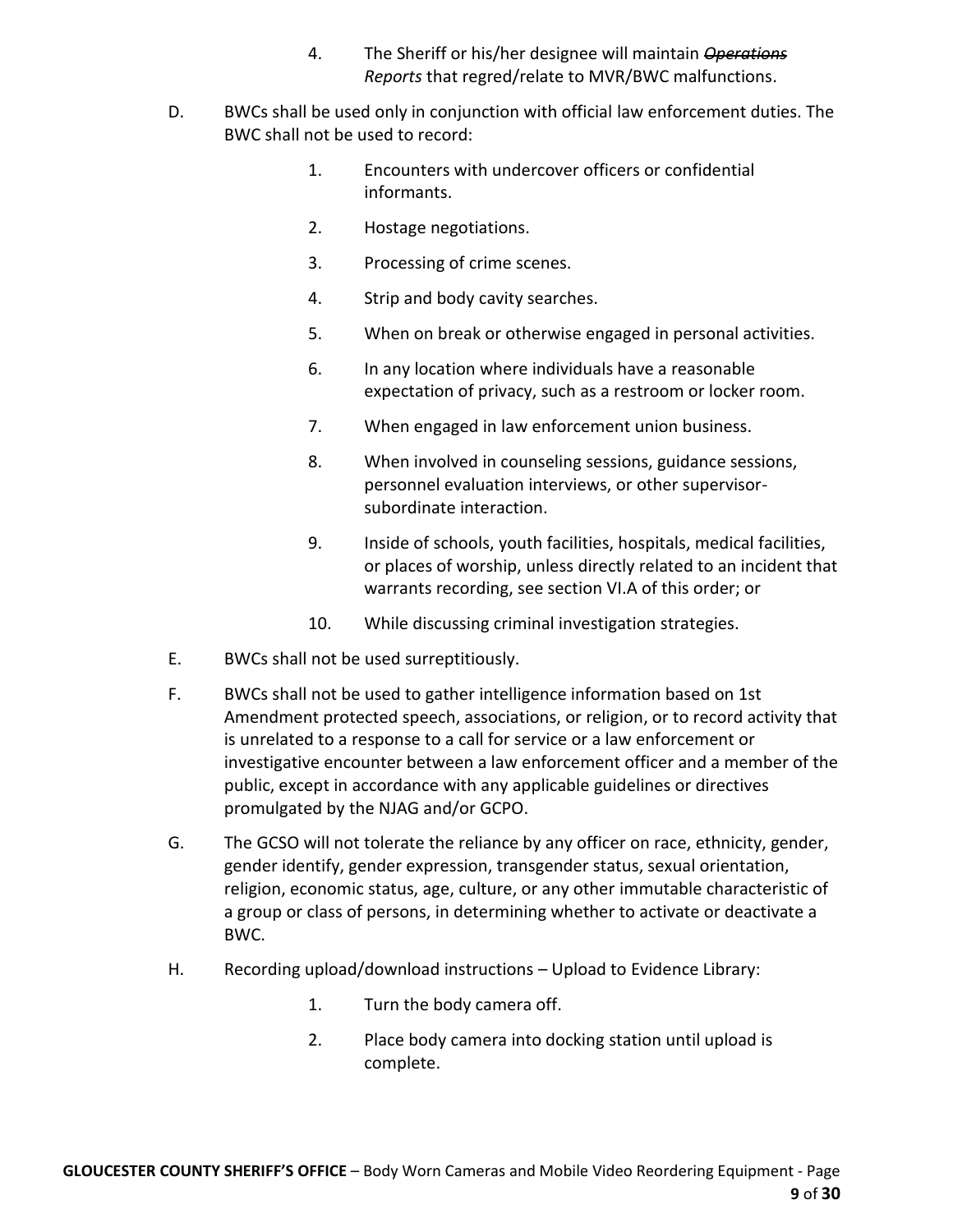- I. When video/audio footage is captured involving any part of an arrest or significant event, officers will type/write the letters *MVR* and/or *BWC* in all capital letters at the end of the report to signify that video/audio is available for the case. Include the vehicle number for MVR or BWC number. The system administrator or his/her designee shall tag these recordings accordingly. However, MVR/BWC recordings are not a replacement for written reports. Under no circumstances shall officers simply refer to an MVR/BWC recording on an investigation report instead of detailing the facts and circumstances of their investigation/observations.
- J. If the incident was not captured on an MVR/BWC, the reason should be noted within the narrative portion of the investigation/operations/arrest report.
- K. The evidence officer or system administrator will create a DVD/CD recording of any event upon a valid discovery or OPRA request.

## **VI. INCIDENTS TO RECORD**

- A. When assigned to an officer for duty, the BWC will remain in standby mode ready to be activated at any time. When an officer activates the recording mode / function, the device will record from the moment the record start / stop button is pressed. Activation should occur before arriving at the scene, when feasible.
- B. Except when otherwise restricted in this SOP, officers shall video and audio record all law enforcement activity including any interaction with a civilian. However, if an immediate threat to the officer's life or safety makes activating the BWC impossible or dangerous, the officer shall activate the BWC at the first reasonable opportunity to do so. Examples of such required recordings include, but are not limited to:
	- 1. All traffic stops from the time the violation is observed until the stop is concluded.
	- 2. Field sobriety testing, if practicable.
	- 3. An officer is responding to a call for service and is at or near the location to which the officer has been dispatched.
	- 4. Any call for service related to a violation or suspected violation of possessing or consuming marijuana, hashish, or cannabis item.
	- 5. Stationary police details, such as DWI sobriety checkpoints, car/truck inspections, seatbelt use checkpoints, etc.
	- 6. Crash scenes, including interviews on the scene.
	- 7. Crime scenes.
	- 8. Motor vehicle and foot pursuits.
	- 9. Investigations of criminal violations (not to include undercover investigations or related surveillance activities).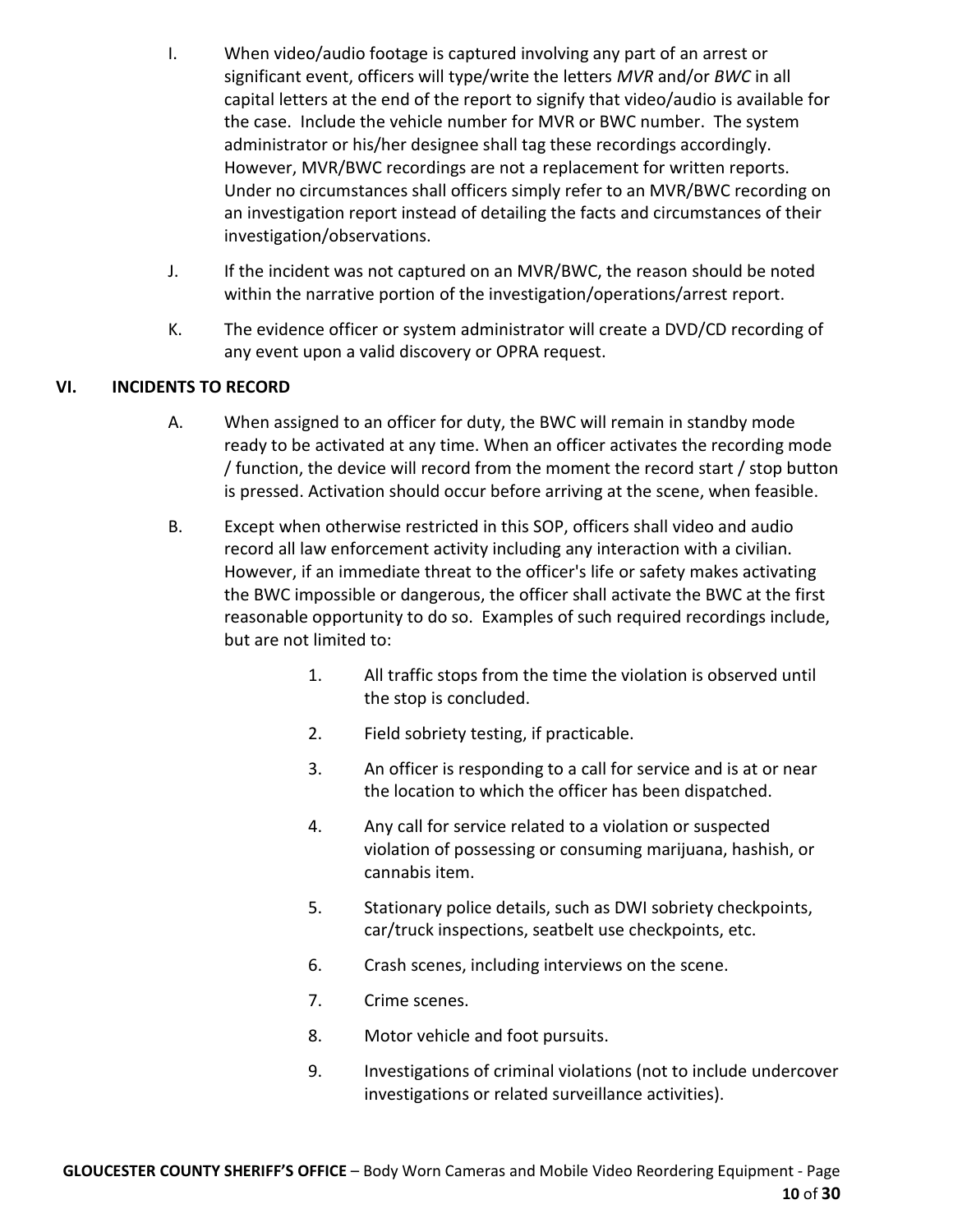- 10. Investigative detentions/field interviews/pedestrian contacts – pedestrian contacts are defined as any contact with a subject who is not operating a motor vehicle while actively on patrol. (This will not include any person or persons interacted with because of an investigative or special detail, when an operational plan had been submitted prior to the start of that detail, nor when the law enforcement officer is performing an approved community outreach activity).
- 11. Out-of-court identifications (i.e., show ups, lineups).
- 12. When an officer uses constructive authority or force, or reasonable believes that constructive authority or force may be used in any encounter or situation not otherwise listed in this subsection based on specific and articulable facts warranting heightened caution (must be documented by narration on the recording and/or in any investigation report).
- 13. Warrantless searches (all types, including frisks, but not strip or body cavity searches).
- 14. Arrests.
- 15. Drug recognition expert (DRE) evaluations.
- 16. Overdose and suspected overdose investigations.
- 17. Arrestee/prisoner/civilian transportation.
- 18. Special events or projects including, but not limited to, crowd control, unruly crowds, or any incident requiring activation of the all-hazards or emergency operations plan.
- 19. Domestic violence investigations.
- 20. Strikes, picket lines, demonstrations.
- 21. Welfare checks of residents and motorists (motorist aid).
- 22. Any other laws enforcement / public interaction while the officer is acting in the performance of his/her official capacity as a sheriff's officer.
- C. Notwithstanding any other provision of this SOP, when an officer equipped with a MVR and/or BWC is dispatched to or otherwise goes to the scene of an incident knowing or reasonably believing that law enforcement deadly force has been or is being employed, or to a scene where an officer has requested emergency assistance (e.g., an officer in distress, shots fired, etc.), the officer shall activate his/her MVR and/or BWC before arriving at the scene when feasible.
- D. Notwithstanding any other provision of this SOP, an officer while at the scene of a law enforcement deadly-force event, pursuit resulting in death or serious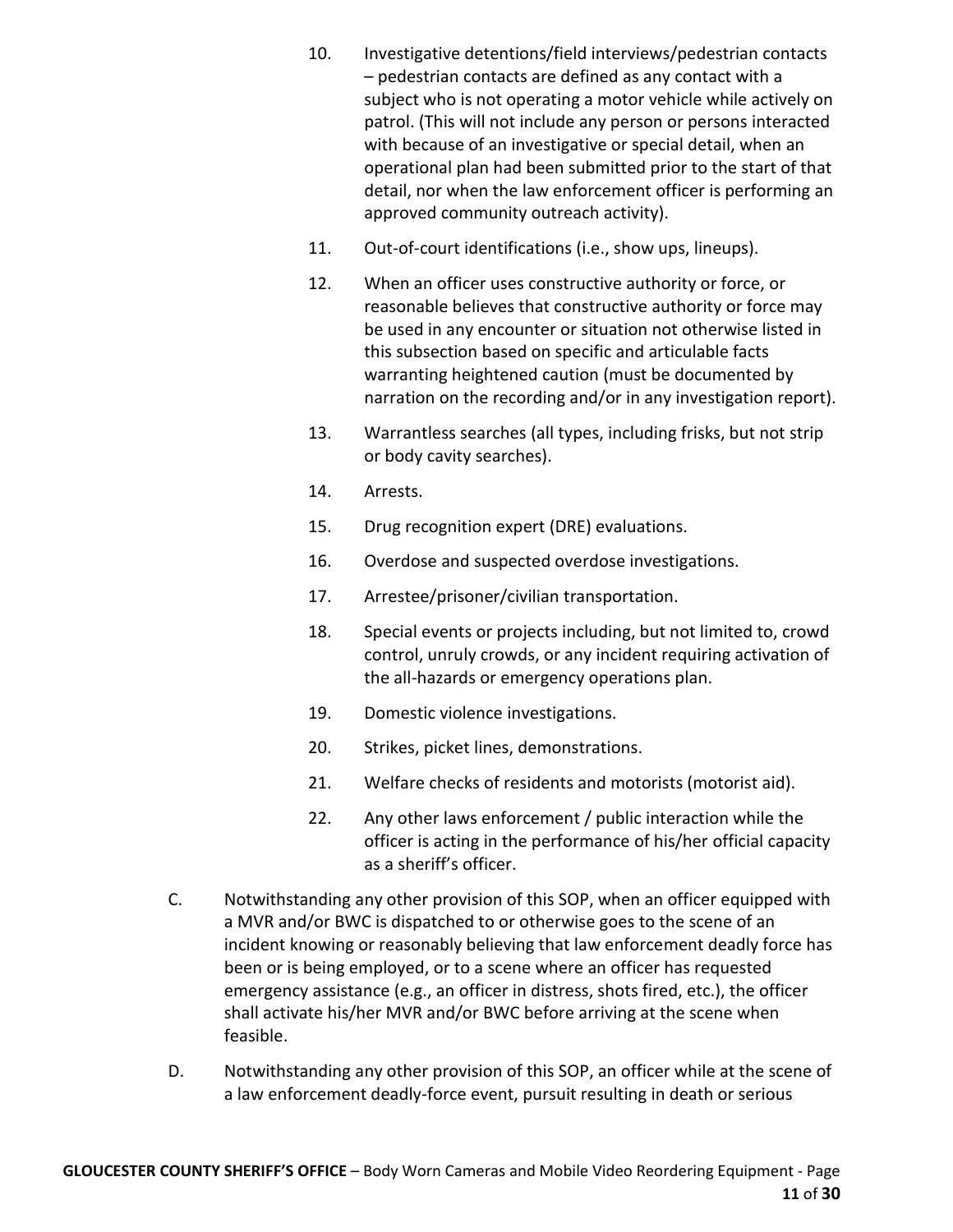bodily injury, in-custody death incident, or the on-scene investigation of such events, shall not deactivate their MVR/BWC unless instructed to do so by the assistant prosecutor or deputy attorney general supervising the investigation of the deadly force incident pursuant to *Attorney General Law Enforcement Directive 2019-4.* The assistant prosecutor, deputy attorney general, or their designees, may provide such instruction telephonically.

- E. MVR and BWC shall remain activated for the entire duration of public contact until either the officer has departed the scene, or the officer has notified communications (Dispatch) that the event is closed.
- F. When an MVR is activated to transport an arrestee/prisoner/civilian, the rear camera shall be activated to capture the image of the arrestee/prisoner/civilian. Deactivate the rear camera after completing the transportation and the arrestee/prisoner/civilian exits. Officers can rotate the main camera to capture the image of any front seat passenger. Under no circumstances shall an officer audio record audio any passenger (including arrestees/prisoners/civilians) when the officer isn't present.
- G. BWC shall also be activated to transport an arrestee/prisoner/civilian, it shall always remain activated while the BWC-equipped officer is in the presence of the arrestee, prisoner, civilian and until the arrestee/prisoner is secured in the holding cell or processing room, or until custody of the arrestee/prisoner has been transferred to county jail personnel, or until the arrestee/prisoner is with hospital/medical/mental health personnel and the officer is no longer in the presence of the arrestee/prisoner, or the civilian has exited the vehicle.
- H. When wearing a BWR, officers shall notify the subject of the recording that they are being recorded unless it is unsafe or unfeasible to provide such notification. Such notification shall be made as close to the inception of the encounter as is reasonably possible.
	- 1. If the officer decides not to provide notification of BWC activation because it is unsafe or unfeasible to do so, the officer shall document the reasons for that decision in the incident report of the incident and/or by narrating the reasons on the BWC recording.
	- 2. The failure to verbally notify a person pursuant to this section shall not affect the admissibility of any statement or evidence.
- I. Prior to entering a private residence, officers shall notify the occupant that the occupant is being recorded and, if the occupant requests the officer to discontinue use of the BWC, the officer shall immediately discontinue use of the BWC unless the officer is actively engaged in investigating the commission of a criminal offense, or is responding to an emergency, or reasonably believes that the officer will be required to use constructive authority or force
- J. When interacting with an apparent crime victim, officers shall, as soon as practicable, notify the apparent crime victim that he or she is being recorded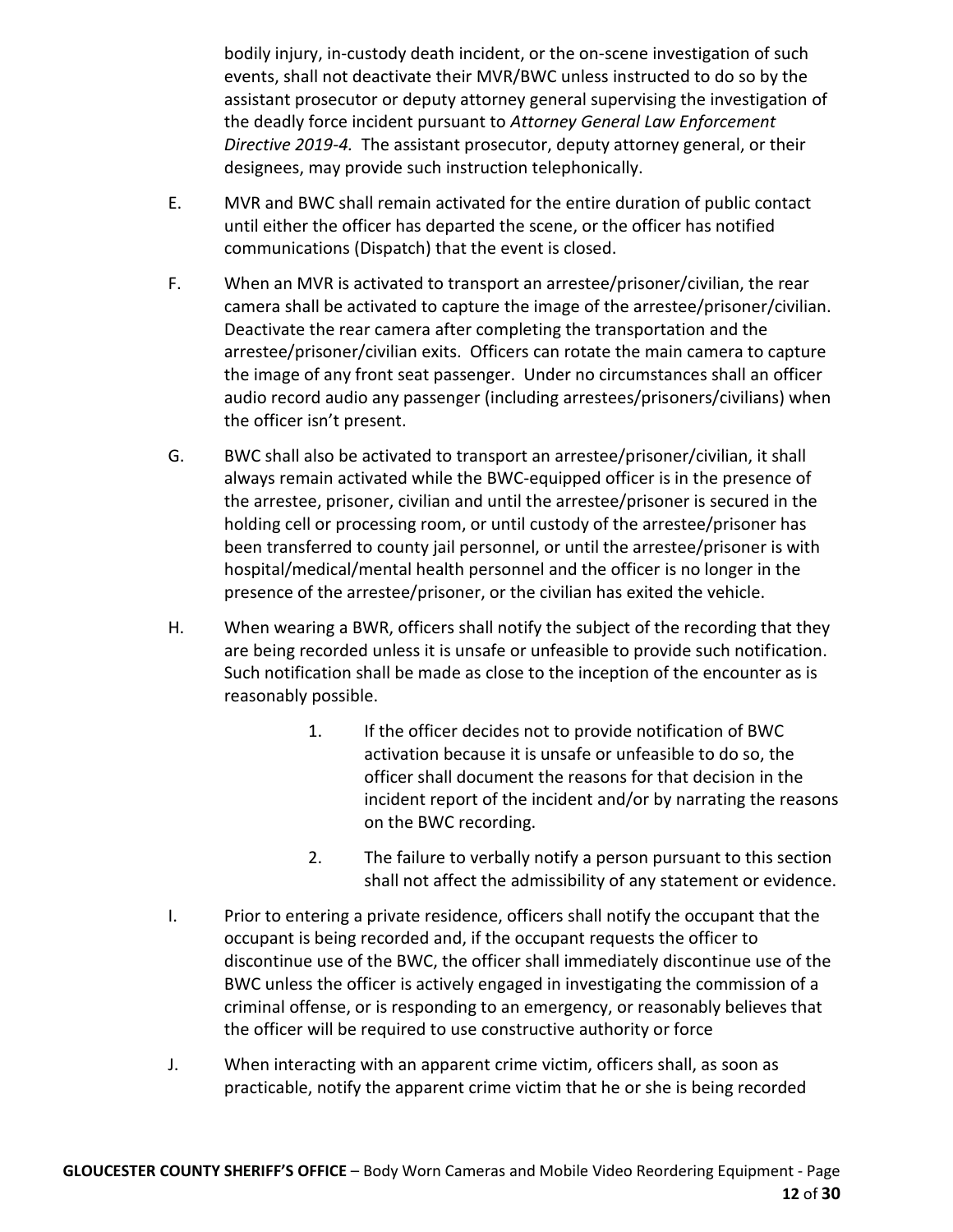and, if the apparent crime victim requests the officer to discontinue use of the BWC, the officer shall immediately discontinue use of the BWC.

- K. When interacting with a person seeking to anonymously report a crime or assist in an ongoing law enforcement investigation, if the person requests that the officer discontinue use of the body worn camera, officers shall evaluate the circumstances and, if appropriate, discontinue use of the BWC.
- L. If a civilian inquires of an officer whether the officer is equipped with a BWC, or inquires whether the device is activated, the officer shall answer truthfully, unless the Gloucester County Prosecutor or his/her designee, or Director of the Division of Criminal Justice ("DCJ") or his/her designee, has expressly authorized the officer to make a covert electronic recording.
	- 1. Officers may deactivate/mute a BWC when a civilian conversing with the officer requests that the device be turned off under circumstances when it reasonably appears that the person will not provide information or otherwise cooperate with the officer unless that request is respected (e.g., a station house custodial interrogations must be electronically recorded unless a statement is made during a custodial interrogation by a suspect who indicated, prior to making the statement, that he/she would participate in the interrogation only if it were not recorded; provided however, that the agreement to participate under that condition is itself recorded).
		- a. Officers shall not suggest to the person that the BWC should be deactivated, nor shall the officer ask the person whether he or she would prefer that the BWC be deactivated. Rather, the request for deactivation must be self-initiated by the civilian. The officer may explain the consequences of deactivation (e.g., evidence relevant to a criminal investigation will not be recorded).
		- b. In deciding whether to deactivate the BWC, the officer shall consider the privacy and safety interests of the person requesting deactivation, whether the encounter is occurring in the person's residence, and the need for the information or assistance that the person will provide only if the deactivation request is honored.
	- 2. Officers may deactivate a BWC when a person, other than an arrestee, is seeking emergency medical services for him/herself or another and requests that the BWC be deactivated. In deciding whether to de-activate the BWC, the officer shall consider the privacy interests of the person requesting deactivation and the person in need of medical assistance.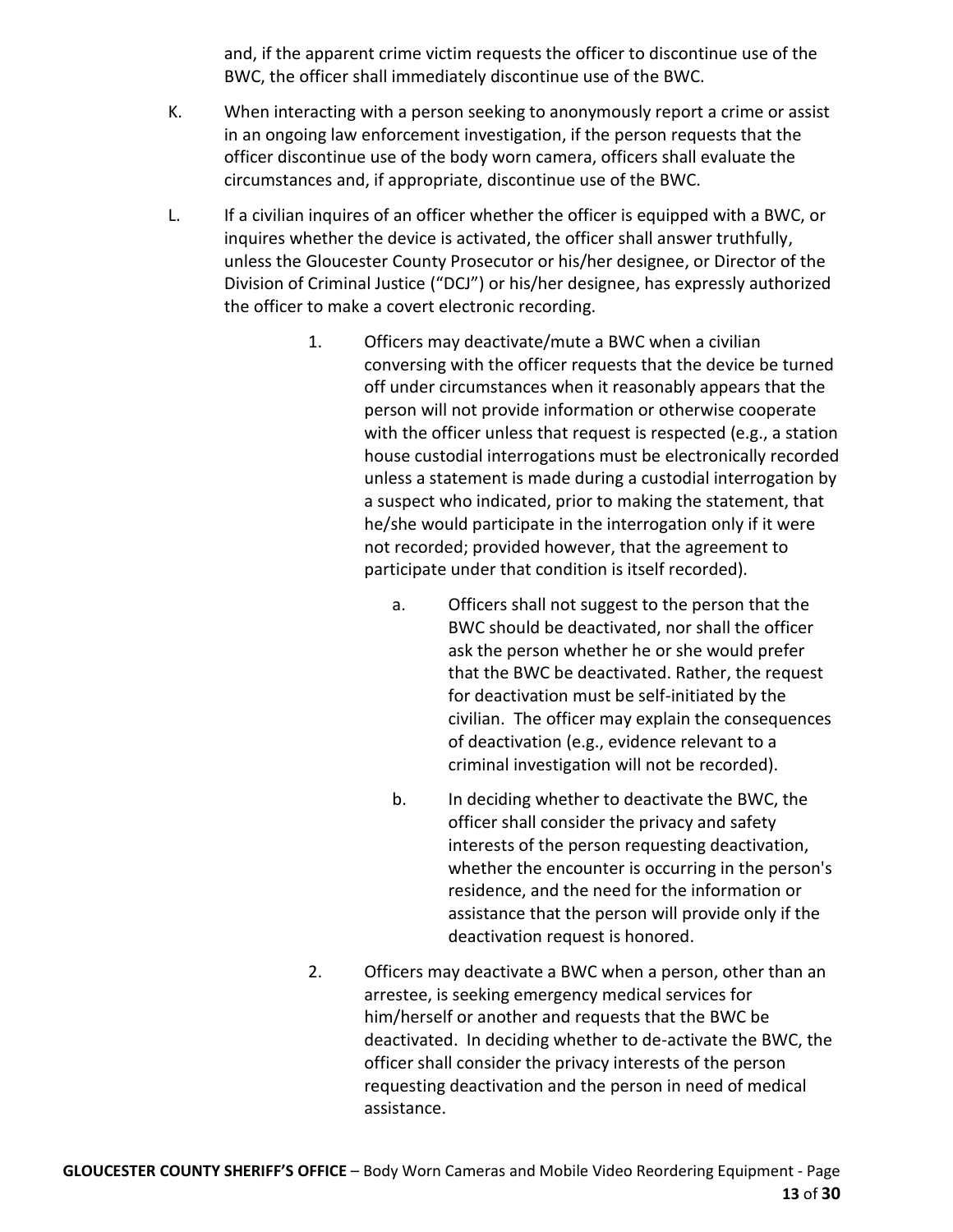- 3. When an officer deactivates a BWC:
	- a. The conversation between the officer and the civilian concerning the request for deactivation shall be electronically recorded; and
	- b. The officer before deactivating the BWC shall narrate the circumstances of the deactivation (e.g., "…*I am now turning off my BWC as per the victim's request"*.); and
	- c. The officer shall report the circumstances concerning the deactivation to the shift supervisor as soon as is practicable; and
	- d. The officer shall document the circumstances of the deactivation in any investigation/operations/arrest report concerning the incident under investigation.
- 4. If an officer declines a request to deactivate a BWC, the reasons for declining the request (e.g., the officer believes that there is a reasonable possibility that it may be necessary to use constructive authority or force during the encounter) must be memorialized on the recording and documented and shall be reported to the shift supervisor as soon as it is safe and practicable to do so.
	- a. If the officer declines a deactivation request, the officer shall immediately inform the person making the request of that decision.
	- b. Officers are prohibited from misleading the person making the deactivation request into believing that the BWC has been turned off when in fact it is operating unless the Gloucester County Prosecutor or his/her designee, or the Director of DCJ or his/her designee, expressly has authorized covert recording.
- 5. Officers may deactivate a BWC when specifically authorized to do so by an assistant prosecutor or deputy attorney general for good and sufficient cause as determined by the assistant prosecutor or deputy attorney general. When an officer deactivates a BWC pursuant to this section, the officer shall narrate the circumstances of the deactivation indicating the assistant prosecutor or assistant deputy attorney general who authorized the deactivation (e.g., *"…I am now turning off my BWC as per the instruction of assistant prosecutor (insert name)*").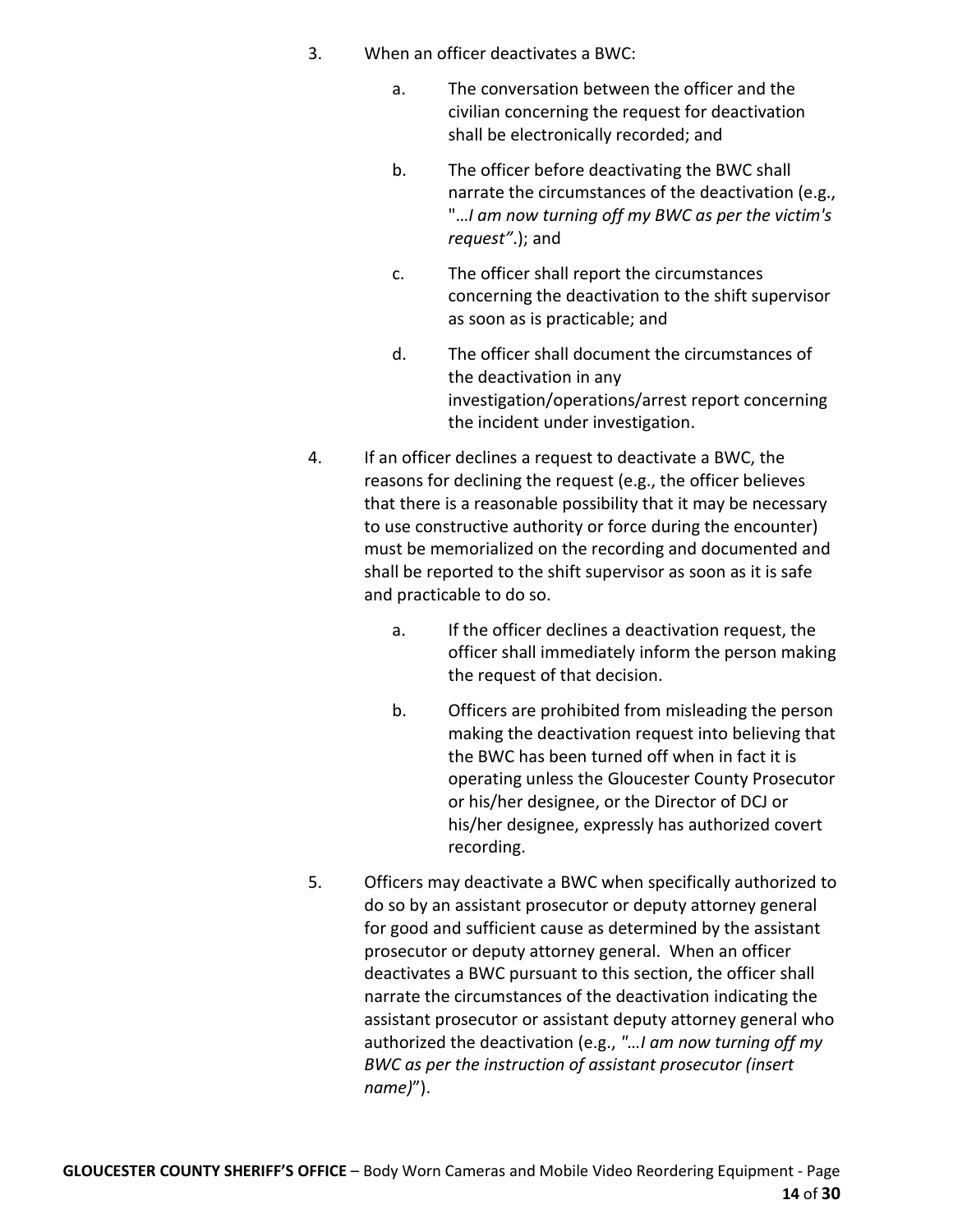- 6. Officers may deactivate a BWC while participating in a discussion pertaining to criminal investigation strategy and planning (e.g., to consider what investigative techniques to pursue, such as what questions to pose to a suspect or witness, whether to summon a drug/explosives detection canine, whether to apply for a search warrant, whether to request permission to conduct a consent search, or to conduct another type of warrantless search, etc.), provided that the strategy/planning discussion is not conducted in the immediate presence of a civilian and further provided that the BWC-equipped officer is not actively engaged in the collection of physical evidence (i.e., conducting a search). When an officer deactivates a BWC pursuant to this section, the officer shall narrate the circumstances of the deactivation (e.g., *"…I am now turning off my BWC to discuss investigative strategy with my supervisor*").
- 7. If an officer is required to deactivate the BWC when entering a school, house of worship, health care facility, substance abuse treatment center, etc., the officer shall narrate the reason for deactivation (e.g., "…*I am entering a school building where children are present.*"). The BWC shall be reactivated as soon as it is safe and practicable to do so when the circumstances requiring deactivation no longer exist (e.g., the officer is conversing with an adult as part of a criminal investigation while in a place within the school where children would not be in view of the BWC).
- 8. If a BWC captures the image of a patient in a substance abuse treatment facility, the Sheriff or his/her designee shall notify the Gloucester County Prosecutor or his/her designee to ensure compliance with all applicable federal laws and regulations providing for the confidentiality of substance abuse treatment information (42 USC § 290dd-2, 42 CFR §23.1 to 23.41). The recording shall not be accessed without the permission of the Gloucester County Prosecutor or his/her designee. (Note that destruction of the recording would be inappropriate until it has been determined that it had not captured exculpatory information that must be provided to a defendant in discovery.)
- 9. In any instance when a BWC was deactivated pursuant to this section, the device shall be reactivated as soon as it is safe and practicable to do so when the circumstances justifying deactivation no longer exist (e.g., the interview of the person requesting deactivation is completed, etc.) and the officer would otherwise be required to activate the BWC.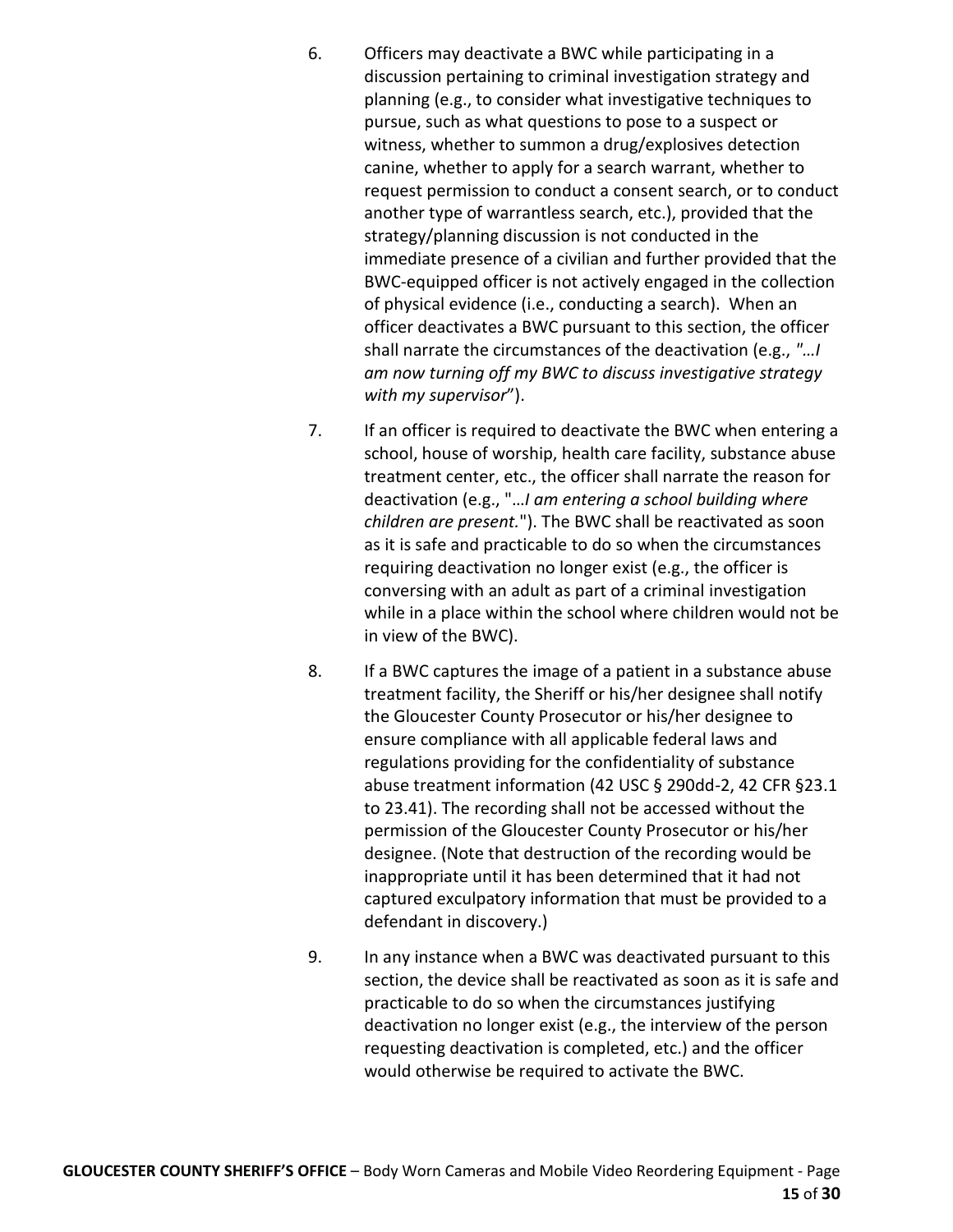- M. Officers shall not activate a BWC while in a courtroom during court proceedings unless the officer is responding to a call for service or is authorized to use constructive force or authority or unless the presiding judge expressly authorizes such activation.
- N. Officers shall not activate a BWC, nor shall deactivate a BWC that has been activated, if the officer knows or reasonably believes that the BWC would capture the image of an undercover officer or confidential informant or otherwise would pose a risk to the safety of an undercover officer or confidential informant, unless such activation is expressly authorized by a supervisor, or unless the exigency of the situation and danger posed to an officer (e.g., active shooter, actual use of police force, officer in distress, etc.) require that the encounter/incident be recorded, in which event the officer shall inform the shift supervisor that the image of an undercover officer or confidential informant was recorded. The BWC shall be activated/reactivated as soon as it is safe and practicable to do so if and when the risk of capturing the image of an undercover officer or confidential informant no longer exists.
- O. In the event that a BWC worn during the execution of tactical operations (e.g., SWAT/ERT/ESU/UCERT operations, execution of arrest and/or search warrant, etc.) records confidential tactical information the disclosure of which might jeopardize future operations or officer safety (e.g., verbal codes or hand signals used to communicate information or instructions, techniques for interior movements and clearing rooms, techniques to convince persons to open doors, etc.), the recording shall be tagged accordingly to prevent its unauthorized release.
- P. BWCs shall be deactivated or removed while in the ALCOTEST area when the ALCOTEST device is being used. Nothing herein shall be construed to preclude the use of a BWC to record the behavior of a person arrested for driving while intoxicated other than while the person is in the ALCOTEST area while the ALCOTEST device is being operated. If this provision requires deactivation of a BWC, the officer shall narrate the reasons for deactivation (e.g., "…*I am deactivating the BWC because the suspect is about to take a breath test"*), and the BWC shall be reactivated when safe and practicable to do so following the completion of the breath testing operation.
- Q. When an MVR or BWC is activated, officers are encouraged to provide narration where practical and appropriate to augment the value of the recording and to provide clarity for the viewer.
- R. Officers or communications personnel (Dispatch) shall also update the CAD record of the incident in the appropriate data field that an MVR and/or BWC were operational during the incident.
- S. Non-law enforcement personnel shall not be allowed to review the recordings at the scene of contact. Officer complaints shall be handled in accordance with the policies set forth in *GCSO SOPs 301 and 301.1 governing Internal Affairs*. All other requests to view and/or obtain footage by the public shall be handled in accordance with section VIII of this SOP.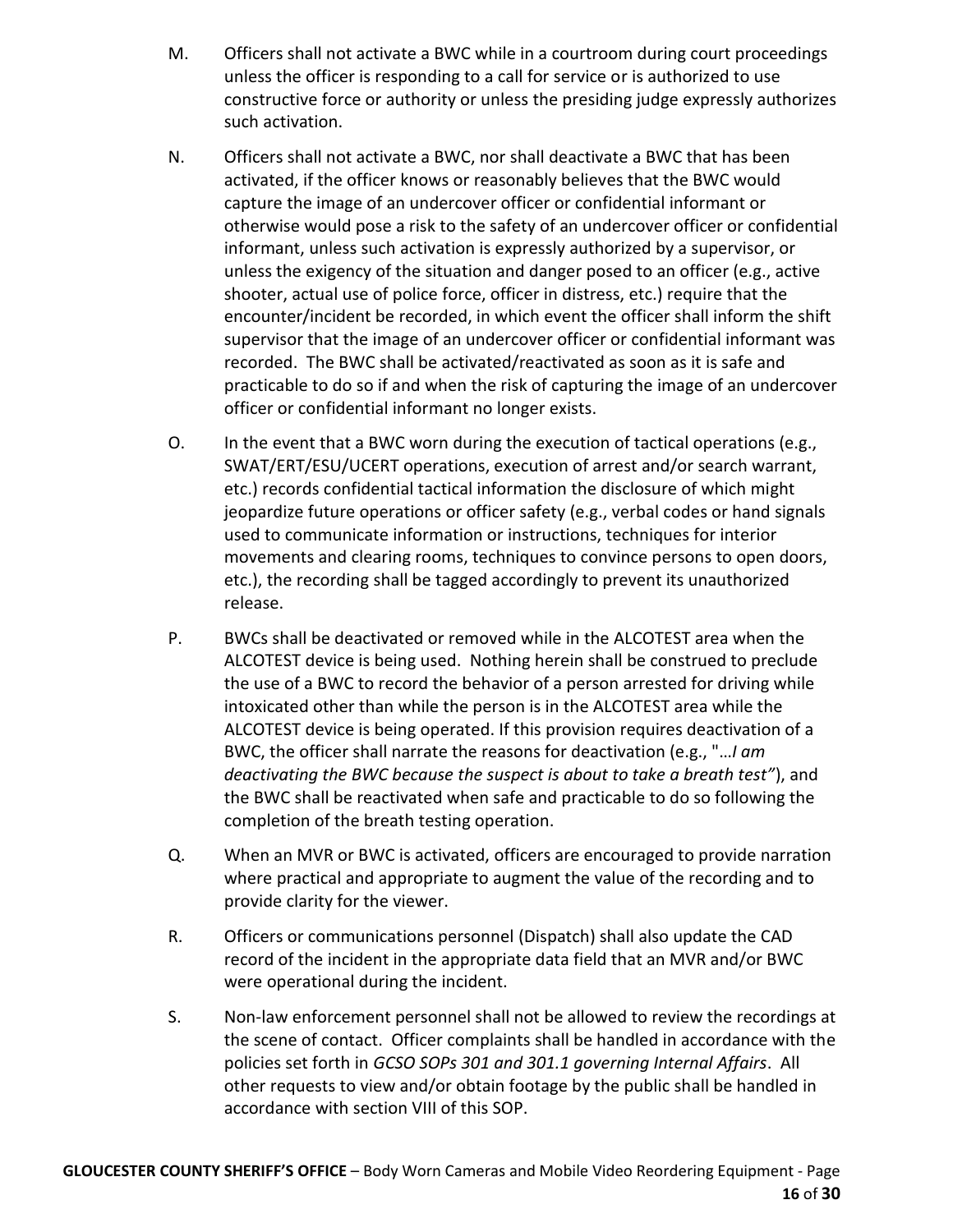- T. Officers are to appropriately tag their recordings after each event if feasible. If not feasible, officers shall appropriately tag their recordings by the end of their shift.
- U. To identify BWC recordings that may raise special privacy or safety issues, the system administrator or his/her designee shall appropriately tag recordings that:
	- 1. Captures a law enforcement incident, as defined in *New Jersey Attorney General Directive 2019-4*:
		- a. Any use of force by a law enforcement officer resulting in death or serious bodily injury.
		- b. Any use of deadly force (including the discharge of a firearm) by a law enforcement officer, regardless of whether such force resulted in injury.
		- c. The death of any civilian during an encounter with a law enforcement officer; and
		- d. The death of any civilian while in the custody of law enforcement.
		- 2. Captures the image of a victim of a criminal offense; or
		- 3. Captures the image of a child; or
		- 4. Were made in a residential premise (e.g., a home, apartment, college dormitory room, hotel/motel room, etc.), a school or youth facility, a healthcare facility or medical office, a substance abuse or mental health treatment facility, or a place of worship; or
		- 5. Captures a conversation with a person whose request to deactivate the BWC was declined; or
		- 6. Captures a special operations event or execution of an arrest and/or search warrant where confidential tactical information may have been recorded; or
		- 7. Captures the image of an undercover officer or confidential informant; or
		- 8. Captures the screen of a law enforcement computer monitor that is displaying confidential personal or law enforcement sensitive information.
- V. The officer recording an event that may have or contain evidential or administrative value will complete the **MVR – BWC VIDEO REQUEST FORM** as soon as practicable, but on all occasions prior to reporting off duty.
	- 1. If the incident was not captured on an MVR or BWC, the reason should be noted within the narrative portion of the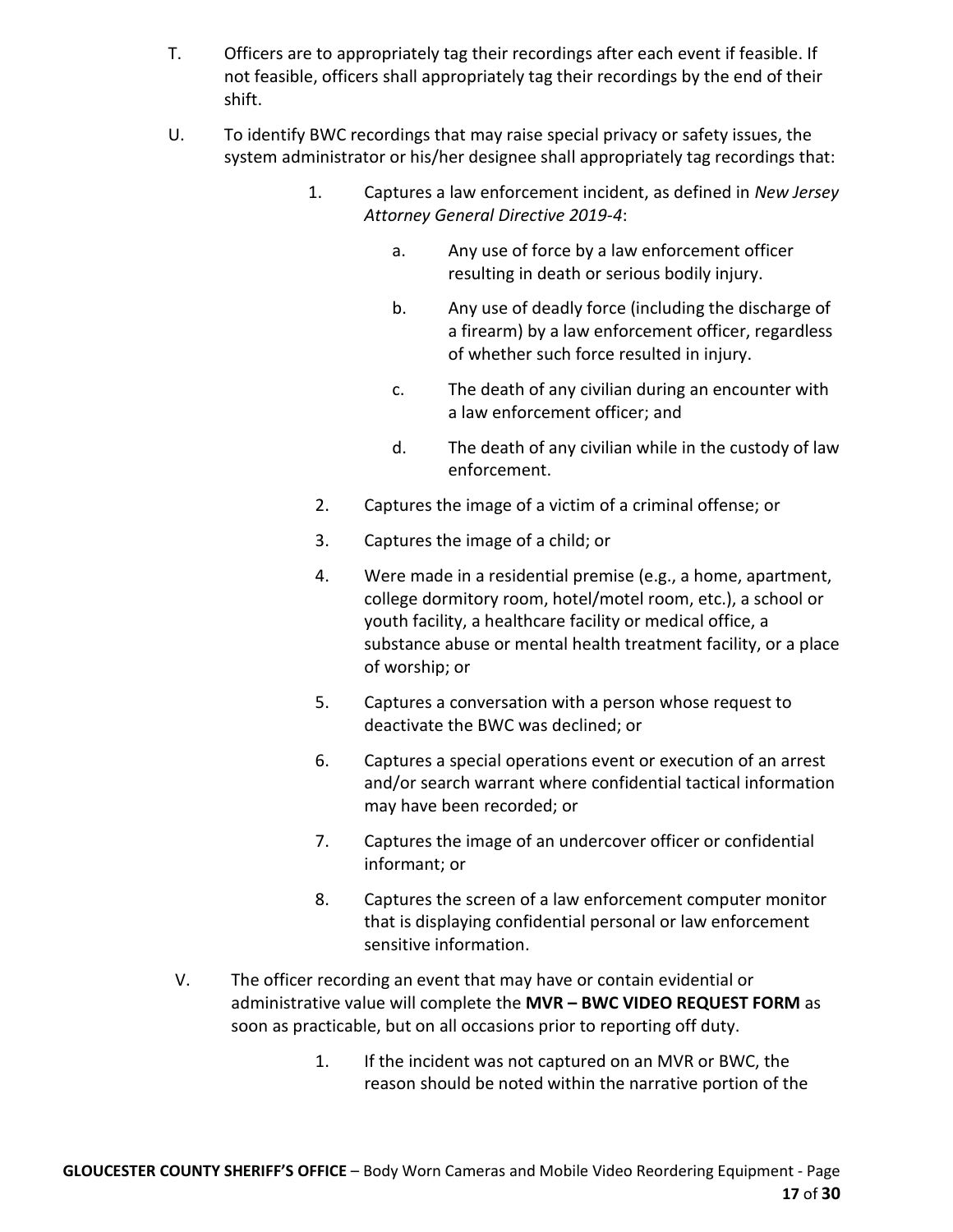investigation report. Computer aided dispatch entries and the *Reports concerning MVR/BWC Malfunctions* shall be available.

- 2. The **MVR – BWC VIDEO REQUEST FORM** will provide the system administrator with the information necessary to create a recording/DVD of the event from the server.
- 3. The system administrator or his/her designee shall create a recording/DVD from the server of any events having potential evidentiary value.
- 4. The system administrator or his/her designee creating the DVD of the event is responsible for appropriately labeling and securing the DVD in compliance with this agency's evidence procedures.
- W. In accordance with N.J.S.A. 2A: 156A-3 and when using an MVR, it is unlawful to record any conversation that a person might have in the back of a sheriff's vehicle when the assigned law enforcement officer is not present.
	- 1. Therefore, the internal microphone will only be activated when the assigned officer is in the car or speaking to anyone in the rear seat.
	- 2. Each in car camera equipped patrol vehicle will conspicuously display a placard facing the prisoner seat reading: "*Notice. Please be advised that any conversation held in this vehicle is subject to being recorded…. Aviso Favor de tener nen cuenta que caulquier conversacion dentro de este vehiculo esta sujeto a ser grabarabado*."

#### **VII. SUPERVISORY RESPONSIBILITIES**

- A. Supervisors shall ensure that officers utilize MVRs and BWCs in accordance with this order.
- B. Supervisors shall ensure that MVR/BWC recordings are uploaded to the server in a timely fashion.
- C. Supervisors shall formally review all instances when an MVR/BWC is deactivated prior to the conclusion of an incident and forward the documented review through the chain of command to the Sheriff or his/her designee.
- D. Supervisors will conduct random reviews of selected recordings to assess officer performance as well as to flag video/audio that may be appropriate for training purposes.
	- 1. The Sheriff or his/her designee will designate a supervisor to complete the MVR supervisory review of MVR/BWC contacts.
	- 2. One random review will be conducted on every sheriff's officer assigned to patrol duties once every quarter.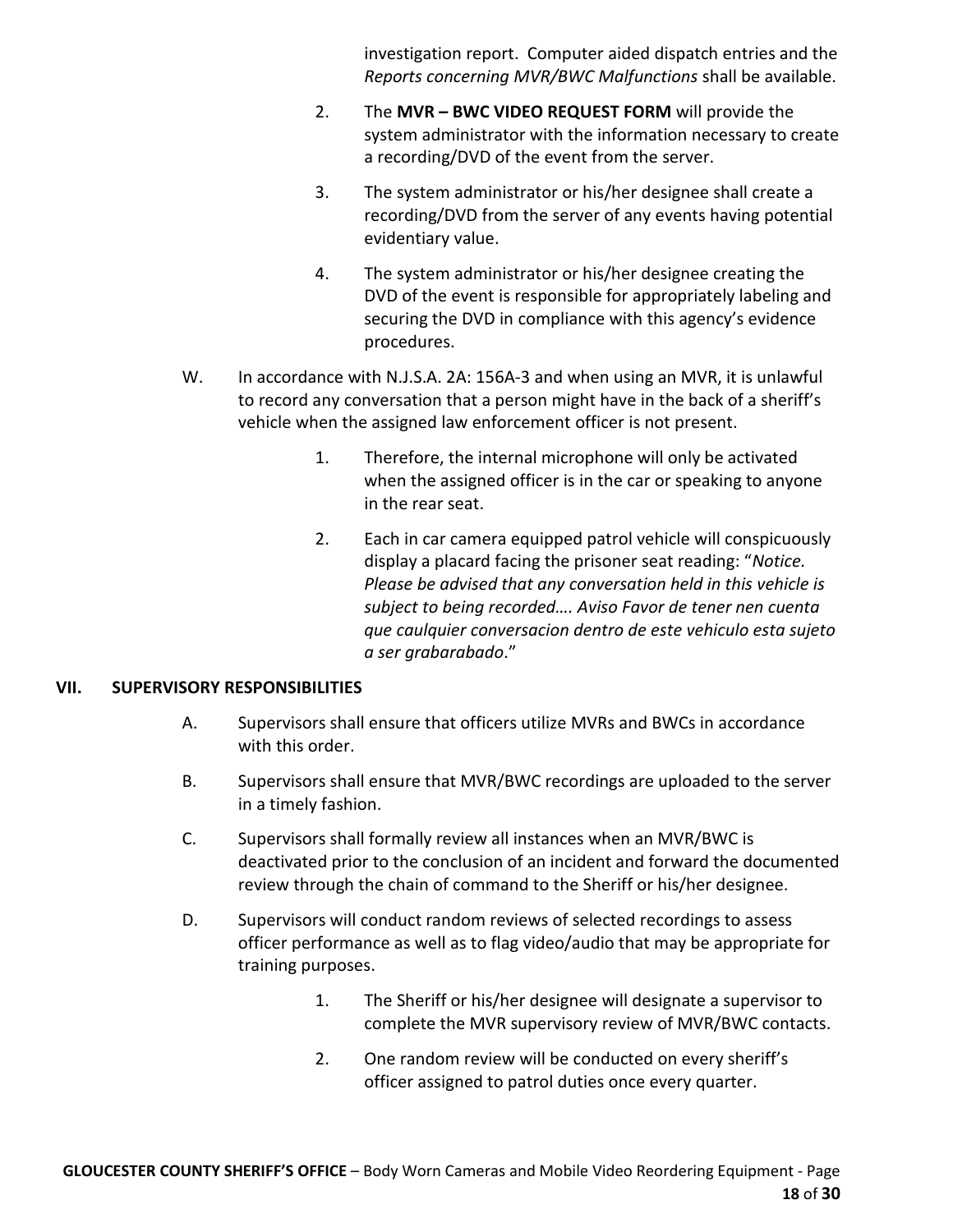- 3. The designated supervisor will randomly choose one motor vehicle stop for each law enforcement officer that conducted any motor vehicle stops between the first day of the quarter and the last day of the quarter.
- 4. The designated supervisor will have two (2) weeks from the end of the quarter to complete the review.
- 5. A mandatory review will be conducted upon any motor vehicle stop that escalated into a use of force incident, or if the motorist initiates an internal complaint upon the law enforcement officer. This mandatory review will be in addition to the required random review per quarter.
- 6. The Sheriff or his/her designee will determine when it is necessary for a Level II review to be completed upon the supervisor conducting the initial review.
- 7. The supervisor will utilize the *Supervisory Review of MVR - BWC Form* to answer the questions as the video of the random motor vehicle stop is being reviewed.
- 8. The designated supervisors completing the reviews of members will forward their completed report/s to the Sheriff or his/her designee. The Sheriff or his/her designee will provide reporting of these required reviews to the GCPO, Office of Professional Standards.
- E. If an internal affairs complaint is associated with a recorded event, or an officer believes an incident may generate an internal affairs complaint, the supervisor, or the system administrator or his/her designee, will flag the video/audio for indefinite retention.

#### **VIII. RECORDS RETENTION AND REVIEW**

- A. All recording media, images, and audio are the intellectual property of the GCSO and will not be copied, released, or disseminated in any form or manner outside the parameters of this SOP without the expressed written consent of the Sheriff or his/her designee.
- B. Viewing of MVR and BWC events is strictly limited to sworn officers of this agency. Viewing by any other person is prohibited unless authorized by the Sheriff, his/her designee, or consistent with the provisions of this SOP*.*
- C. BWC recordings shall not be divulged or used for any commercial or other nonlaw enforcement purpose.
- D. No law enforcement officer or civilian employee of this agency shall access, view, copy, disseminate, or otherwise use an MVR/BWC recording except for an official purpose. Access to and use of a stored MVR/BWC recording is permitted only: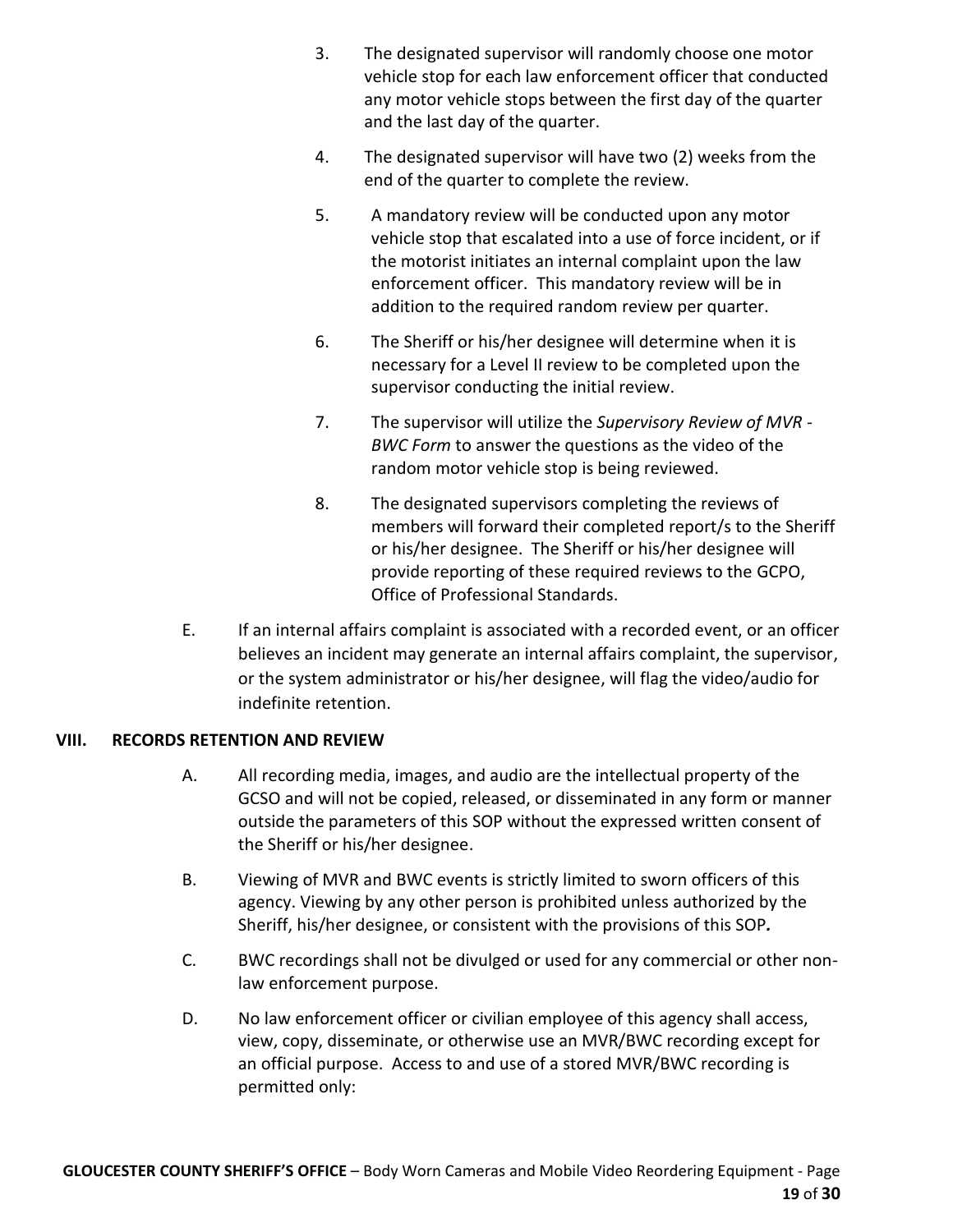- 1. When relevant to and in furtherance of a criminal investigation or prosecution.
- 2. When relevant to and in furtherance of an internal affairs investigation.
- 3. When relevant to and in furtherance of a management review process to identify circumstances indicating police misconduct or to determine the existence of a pattern or practice of possible misconduct.
- 4. To assist the officer whose BWC/MVR made the recording in preparing his/her **own** formal report, except:
	- a. In officer involved use of force incidents; or
	- b. In motor vehicle pursuits resulting in death or serious bodily injury; or
	- c. In any in-custody death investigations; or
	- d. When it captures images involving an encounter about which a complaint has been registered by the subject of the recording; or
	- e. When it pertains to a criminal investigation or otherwise records information that may have evidentiary, or exculpatory value, subject to discovery in a prosecution; or
	- f. When it records an arrest that did not result in an ongoing prosecution; or
	- g. When it records an incident that is the subject of an internal affairs complaint.
	- h. NOTE: nothing in this subsection is intended to prevent officers from considering, reviewing, or receiving an accounting of such BWC recording after the creation of any required initial reports, statements, and interviews regarding the recorded event. The events noted above in subsections VIII.D.4(b)(c) cannot be accessed or viewed without the expressed permission of the assistant prosecutor or deputy attorney general supervising the investigation. Force incidents that are under investigation in accordance with *Attorney General Law Enforcement Directive 2019-4* require permission from the assistant prosecutor or deputy attorney general supervising the investigation.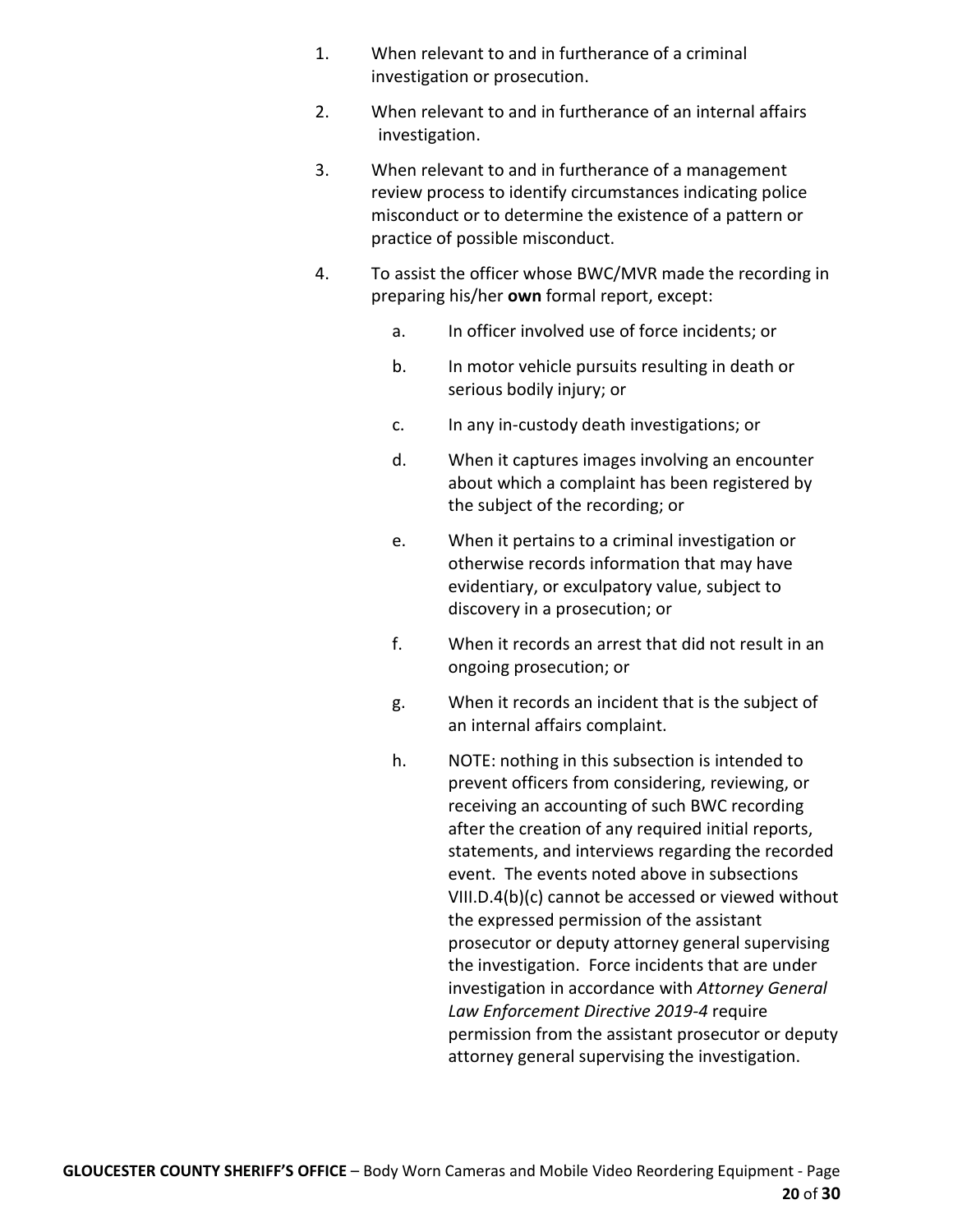- i. Officers reviewing a recording after completion of their initial report, and wishing to add any additional information to the initial report, can submit a supplemental report detailing their renewed recollection after supervisory approval. **UNDER NO CIRCUMSTANCES**, shall officers or supervisors change or modify the initial report
- 5. When relevant to a supervisor's review of an officer's actions as part of the supervisory process authorized by the agency.
- 6. To show to a civilian who intends to file a complaint against an officer to demonstrate what occurred during the encounter, so that the person can make an informed decision whether to file the complaint. Only the internal affairs supervisor or his/her designee can show such a recording to a civilian.
- 7. To comply with the state's discovery obligations in prosecutions pursuant to the Rules of Court:
	- a. Such request must be specific and on the proper instrument, i.e., subpoena, discovery request, etc.
	- b. Only those portions of the recording pertinent to the request shall be forwarded.
	- c. This agency reserves the right to redact video and audio as applicable by law.
		- 1) **NOTE**: When providing discovery in a domestic violence matter, ensure that the recording is reviewed prior to release to verify that there is no confidential information that should be redacted.
		- 2) This confidential information includes, but is not limited to, the location where the victim is being sheltered or contact phone numbers for those assisting the victim, etc.
	- d. All requests for copies or review of BWC recordings are subject to the fee requirements of the prevailing ordinance.
- 8. To comply with any other legal obligation to turn over the recording to a person or entity.
- 9. Solely and exclusively for internal training purposes, provided that the recording is edited so that the identity of individuals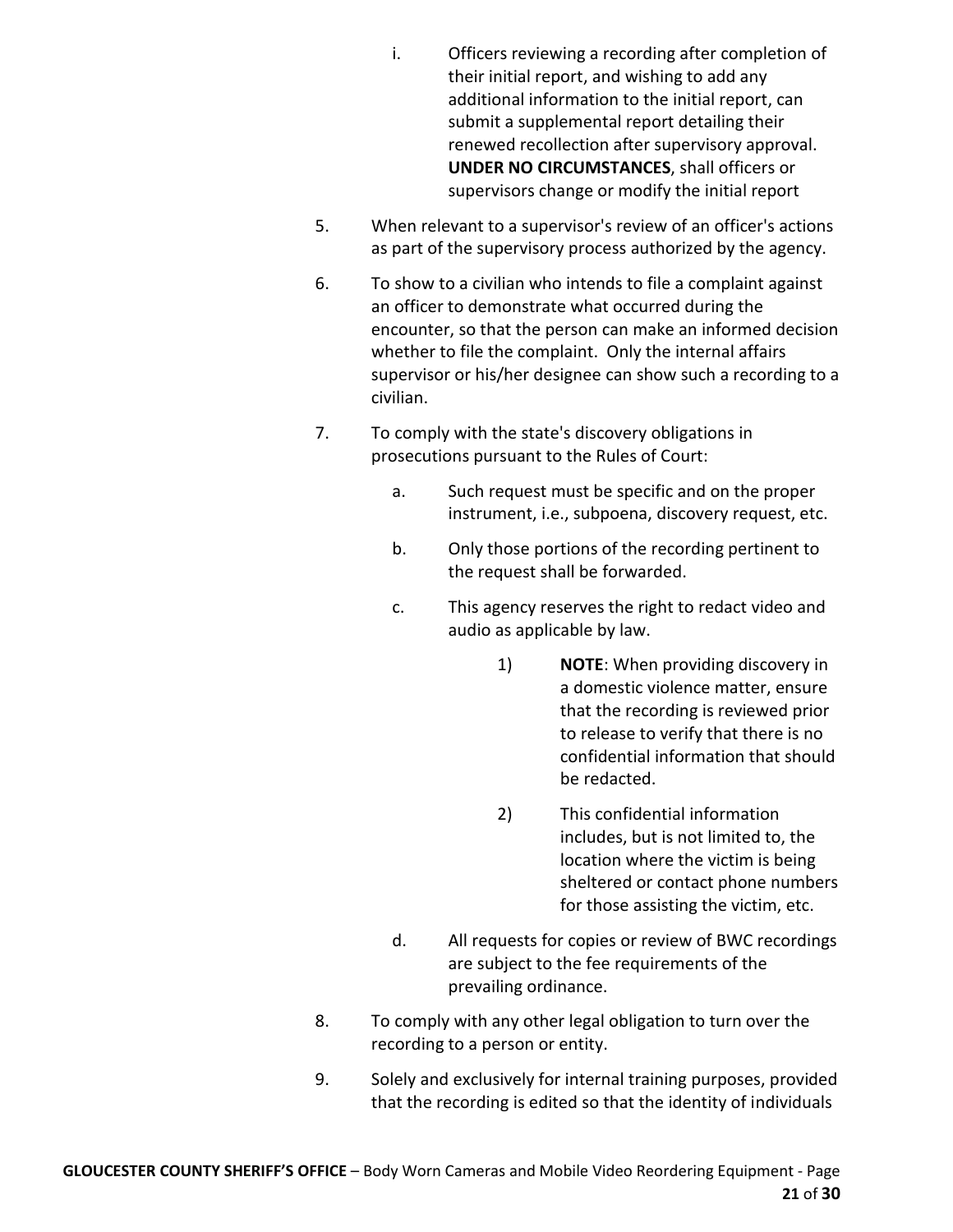depicted in the recording cannot be determined by persons viewing the training video, unless the depicted individuals have consented to the recording being used for training purposes.

- a. **NOTE**: Consent is not required from GCSO officers appearing in the recording.
- b. BWC/MVR recordings retained beyond onehundred and eighty (180) days solely and exclusively for training purposes shall not be admissible as evidence in any criminal or civil legal or administrative proceeding.
- 10. To show or disseminate the recording to a civilian or a nonlaw enforcement entity or to disseminate it to the public, when the Gloucester County Prosecutor or his/her designee, or Director of the DCJ or his/her designee, determines that disclosure to that person entity or the public is warranted because the person's/entity's/public's need for access outweighs the law enforcement interest in maintaining confidentiality.
- 11. To conduct an audit to ensure compliance with this SOP.
- 12. To enhance officer and public safety by providing intelligence information in preparation for a raid/warrant execution (e.g., by providing information about the layout of a premises to be searched), when such use is approved by the Gloucester County Prosecutor or his/her designee, or the Director of the Division of Criminal Justice or his/her designee.
- 13. Any other specified official purpose where the Gloucester County Prosecutor or his/her designee, or the Director of the DCJ or his/her designee, finds in writing that good and sufficient cause exists to authorize access to a particular BWC recording
- E. Officers shall not erase or in any other manner alter, tamper with, destroy, or conceal BWC/MVR recordings or remove or disable any camera. Officers shall not instruct another to alter, tamper with, destroy, or conceal BWC/MVR recordings or remove or disable any camera. If an officer, employee, or agent fails to adhere to the recording or retention requirements contained in this order, N.J.S.A. 2C:28-7, or N.J.S.A. 40A:14-118.5 et seq., or intentionally interferes with a BWC/MVR's ability to accurately capture audio or video recordings:
	- 1. The officer, employee, or agent shall be subject to appropriate disciplinary action or criminal sanctions; and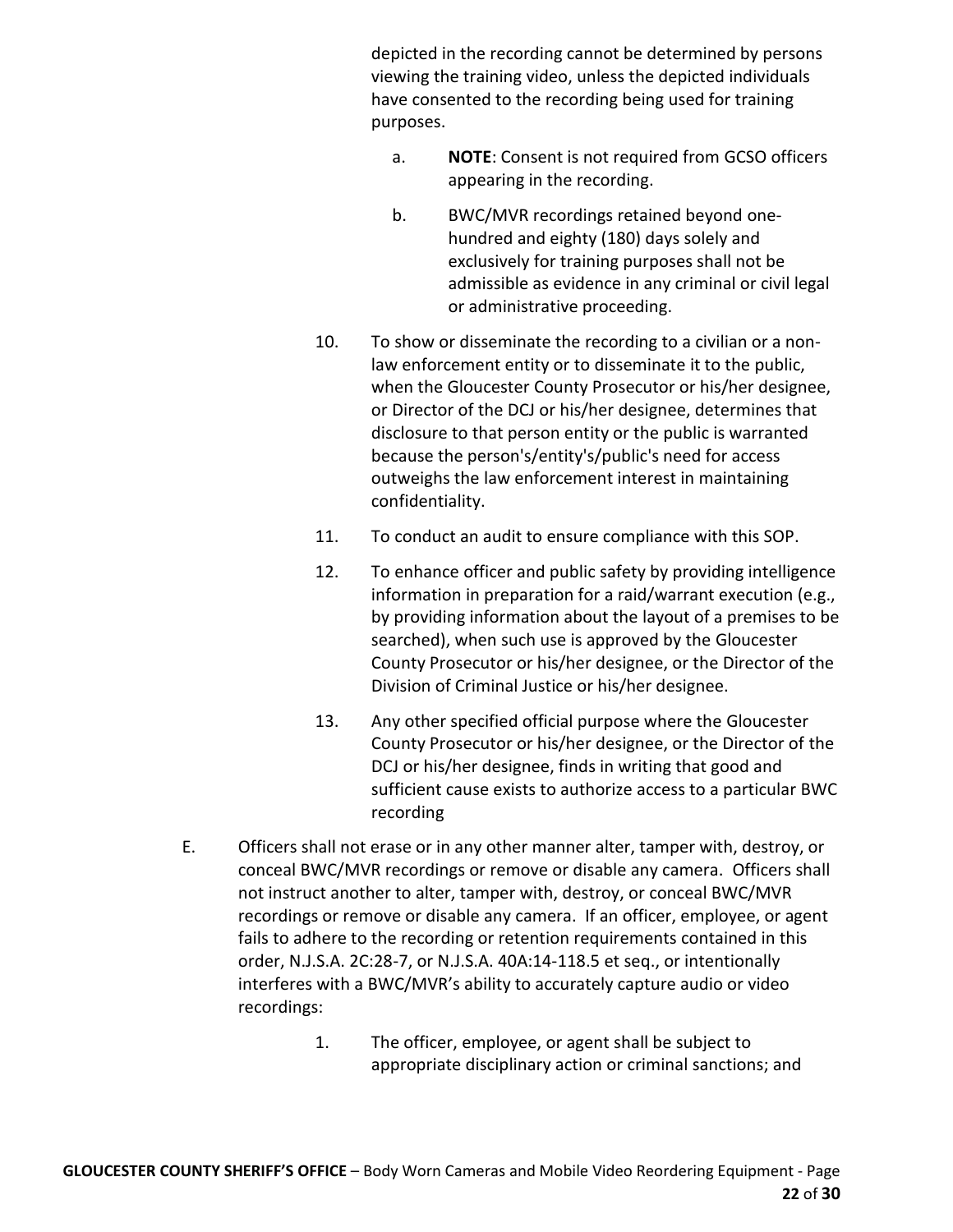- 2. There shall be a rebuttable presumption that exculpatory evidence was destroyed or not captured in favor of a criminal defendant who reasonably asserts that exculpatory evidence was destroyed or not captured; and
- 3. There shall be a rebuttable presumption that evidence supporting a plaintiff's claim was destroyed or not captured in favor of a civil plaintiff suing the government, a law enforcement agency, or a law enforcement officer for damages based on police misconduct if the plaintiff reasonably asserts that evidence supporting the plaintiff's claim was destroyed or not captured.
- 4. Any recordings from a BWC recorded in contravention of N.J.S.A. 40A:14-118.5 et seq., or any other applicable law, shall be immediately destroyed, and shall not be admissible as evidence in any criminal, civil, or administrative proceeding.
- F. Recordings are considered investigatory records of this agency, and shall be maintained and disposed of in accordance with New Jersey Division of Revenue and Enterprise Services, Bureau of Records Management ("BRM") records retention schedules.
	- 1. Contents downloaded from BWCs/MVRs will be stored on a secure server or other designated storage media. Such storage media shall be maintained as evidence or with the appropriate case file. If maintained as evidence, all orders regarding evidence handling and retention shall be followed.
	- 2. Except for recordings being stored for criminal, civil administrative proceedings, or evidentiary purposes, recordings shall be retained for a period of at least onehundred and eighty (180) days.
	- 3. Recordings being stored for criminal, civil, or administrative purposes must be retained until the conclusion of the case, plus any retention period.
	- 4. Recordings of an arrest that did not result in an ongoing prosecution, or records the use of police force, shall be kept until the expiration of the statute of limitations for filing a civil complaint against the officer or the agency (Two (2) years).
	- 5. Recordings shall automatically be retained for not less than three (3) years if it captures images involving an encounter about which a complaint has been registered by a subject of the BWC/MVR recording.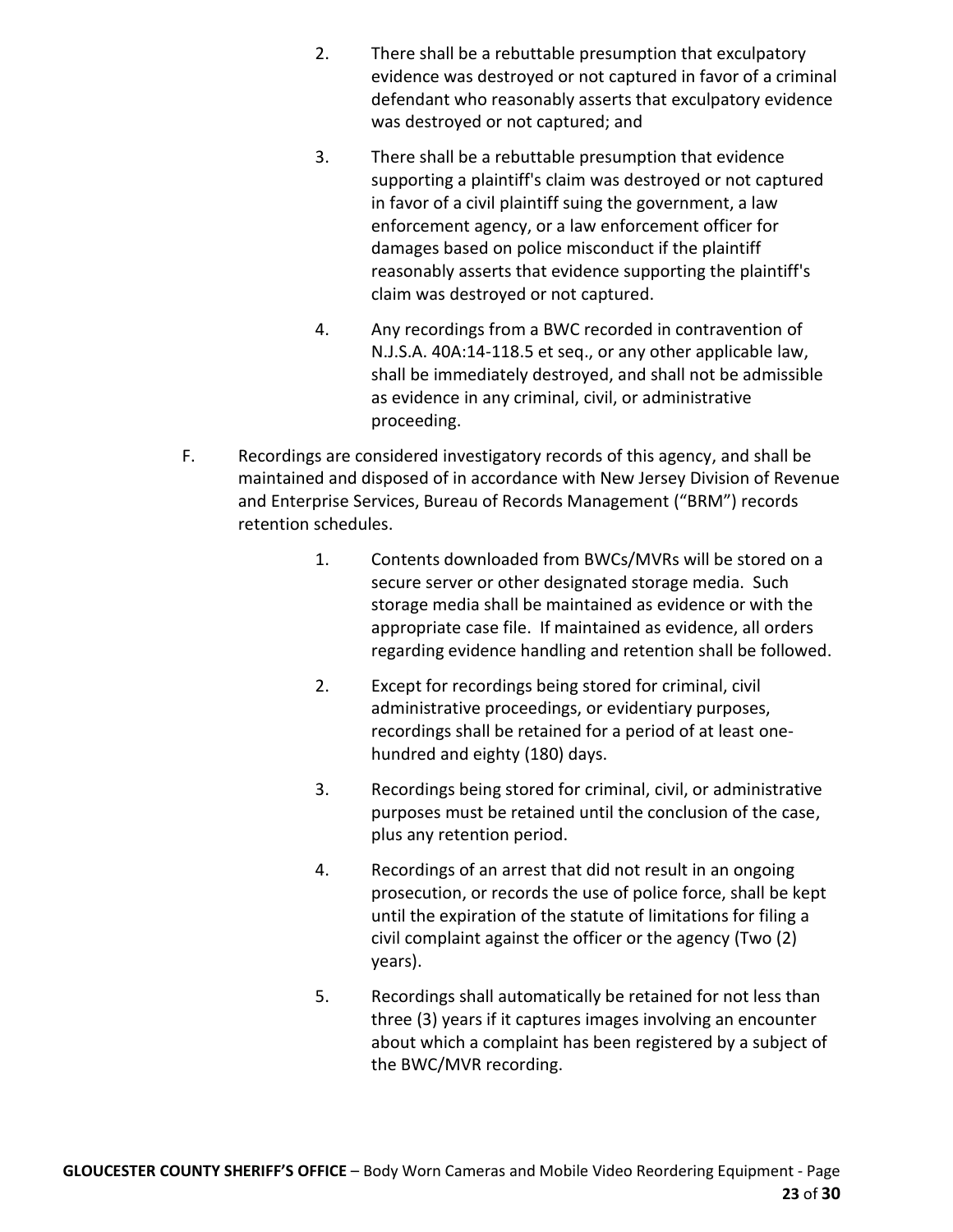- 6. BWC/MVR recordings shall be retained for not less than three (3) years if requested by:
	- a. The officer whose BWC made the recording, if that officer reasonably asserts the recording has evidentiary or exculpatory value; or
	- b. The officer who is a subject of the BWC recording, if that officer reasonably asserts the recording has evidentiary or exculpatory value; or
	- c. Any immediate supervisor of an officer whose BWC made the recording or who is a subject of the BWC recording, if that immediate supervisor reasonably asserts the recording has evidentiary or exculpatory value; or
	- d. Any officer, if the BWC recording is being retained solely and exclusively for police training purposes; or
	- e. Any member of the public who is a subject of the BWC recording; or
	- f. Any parent or legal guardian of a minor who is a subject of the BWC recording; or
	- g. A deceased subject's next of kin or legally authorized designee.
	- h. NOTE: the member of the public, parent, or legal guardian, or next of kin or their designee (subsections VIII.E.6 (e)(f)(g)) shall be permitted to review the recording in accordance with N.J.S.A. 47:1A-1 et seq. to determine whether to request a three-year retention period
- 7. Recordings maintained for these purposes can only be erased or destroyed in accordance with New Jersey Division of Revenue and Enterprise Services, Bureau of Records Management ("BRM") records retention schedules.
- 8. When a BWC records an incident that is the subject of an administrative internal affairs complaint, the recording shall be kept pending final resolution of the internal affairs investigation, any resulting administrative action, and required retention.
- G. Video and/or audio recordings are subject to release under the *Open Public Records Act* N.J.S.A. 47: 1A-1 et seq. except, the Sheriff or his/her designee shall notify the GCPO within one (1) business day upon receiving any subpoena, court order or OPRA request for a BWC recording *before complying*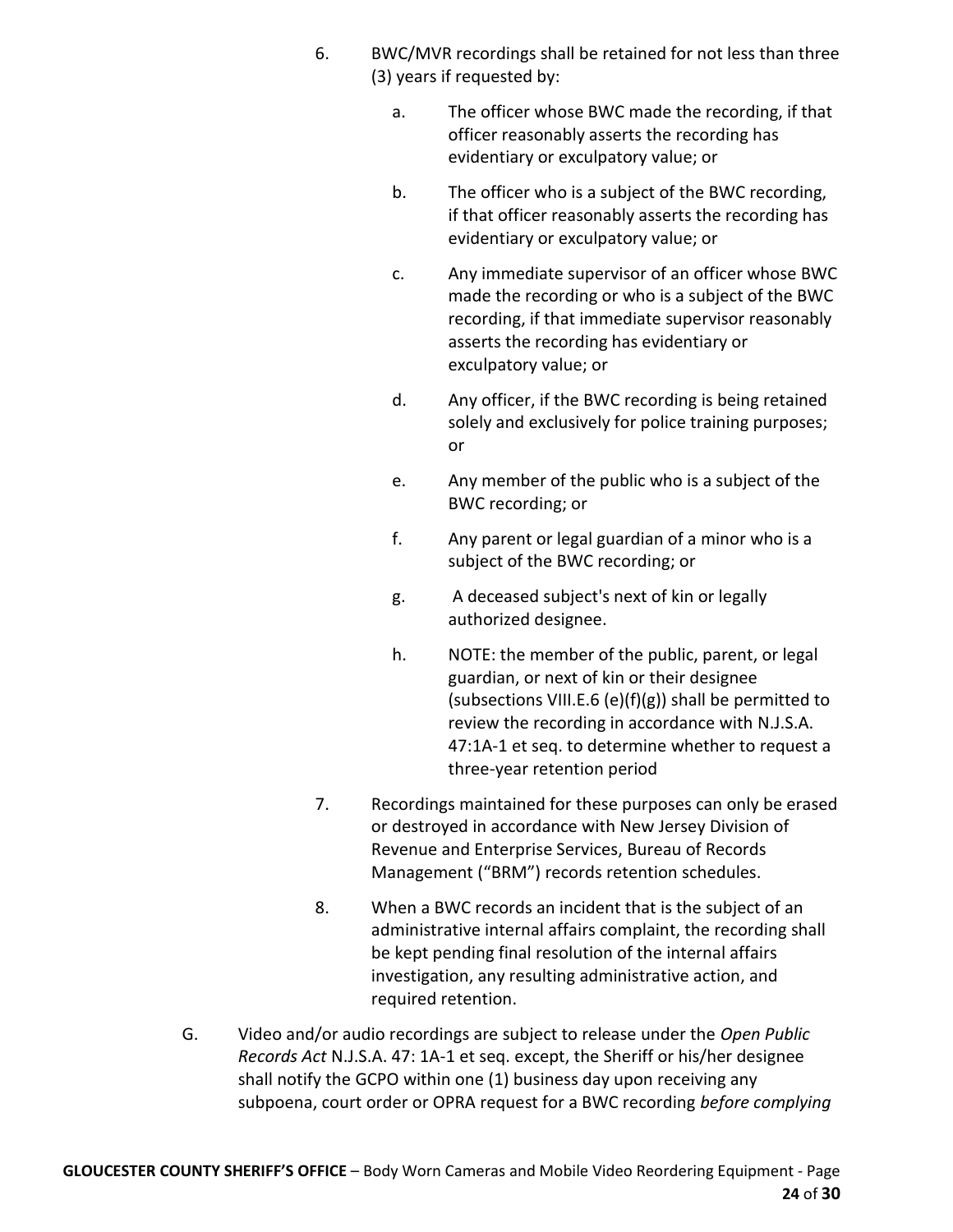*with it*. Such notice shall clearly state the deadline by which a response must be made to the Open Public Record Request. Only the following BWC recordings shall be exempt from public inspection:

- 1. BWC recordings subject to a minimum three-year retention period solely and exclusively pursuant to subsection VIII.F.5 of this SOP, if the subject of the BWC recording making the complaint requests the BWC recording not be made available to the public.
- 2. BWC recordings not subject to a minimum three-year retention period, or additional retention requirements pursuant to subsection VIII.F.6 of this SOP.
- 3. BWC recordings subject to a minimum three-year retention period solely and exclusively pursuant to subsection VIII.F of this SOP.
- 4. BWC recordings subject to a minimum three-year retention period solely and exclusively pursuant to subsection VIII.F.6 if an officer, parent, or legal guardian, or next of kin or designee requests the BWC recording not be made available to the public.
- H. An MVR or BWC recording of an event or encounter that involves an investigation of a criminal offense shall not be shared with or provided or shown to any person, entity, or government agency, other than a law enforcement agency or officer or authorized civilian employee of such agency, unless such disclosure is required by the New Jersey Rules of Court governing discovery in prosecutions, or by a court order, or unless the Sheriff in consultation with the Gloucester County Prosecutor or his/her designee determines that the person's/entity's/non-law enforcement agency's/public's need for access outweighs the law enforcement interest in maintaining confidentiality.
	- 1. If disclosure of a BWC/MVR recording as part of the state's discovery obligations in a prosecution might present a danger to any officer or civilian (e.g., reveal an undercover officer, confidential informant, surveillance site, etc.), or might reveal confidential tactical information the disclosure of which might jeopardize future operations or officer safety (e.g., verbal codes or hand signals used to communicate information or instructions, techniques for interior movements and clearing rooms during execution of warrant, techniques for convincing persons to open doors during warrant execution, etc.), the Gloucester County Prosecutor or his/her designee shall, in the exercise of sound prosecutorial discretion, take such steps as are appropriate and authorized by law and/or court rule to protect the information from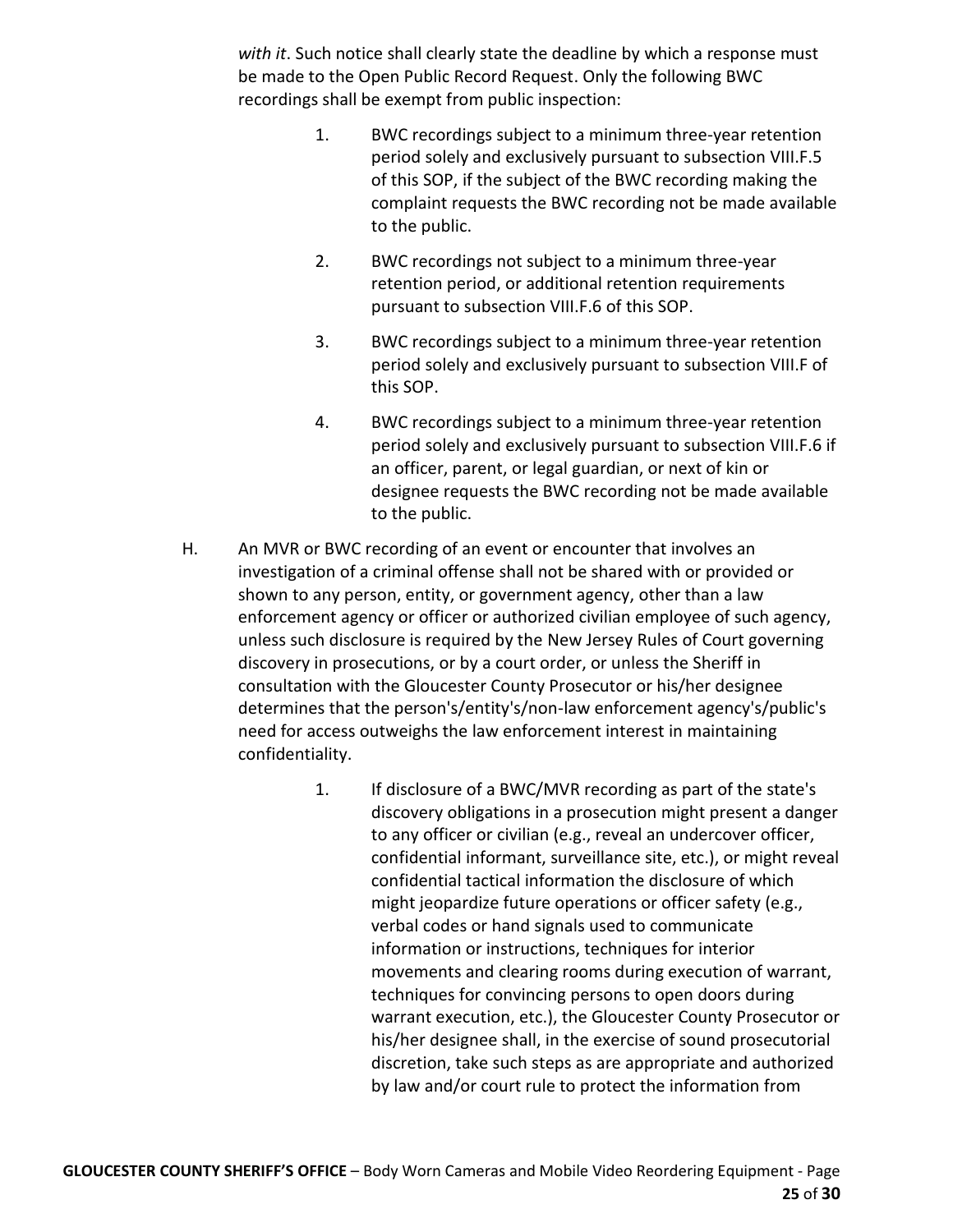disclosure, such as by seeking a protective order from the court.

- 2. A BWC/MVR recording tagged pursuant to section VI.R of this order shall not be accessed, viewed, copied, disseminated, or otherwise used without first obtaining the permission of the Gloucester County Prosecutor or his/her designee, or the Director of the DCJ or his/her designee. The Gloucester County Prosecutor or his/her designee, or the Director of the DCJ or his/her designee may authorize the Sheriff and one or more supervisory officers to grant permission pursuant to this section to access, view, copy, disseminate, or otherwise use BWC recordings tagged pursuant to section VI.R.
- 3. The assistant prosecutor or deputy attorney general overseeing a law enforcement investigation pursuant to *Attorney General Law Enforcement Directive 2019-4*, or his/her designee, may in the exercise of sound discretion authorize a civilian or law enforcement witness to be given access to or view a BWC/MVR recording of the incident under investigation. To ensure the integrity of such investigations and to avoid possible contamination of a witness's personal recollection of events that could undermine his or her credibility as a witness, notwithstanding any other provision of this policy, no civilian or law enforcement witness, (including the principals) of the investigation, shall be given access to or view a BWC/MVR recording of the incident, or a BWC recording of the response or on-scene investigation of the incident, without the expressed prior approval of the assistant prosecutor or his/her designee.
- I. The MVR/BWC system administrator or his/her designee shall maintain a written record of all MVR/BWC recordings that are accessed, viewed, copied, disseminated, or deleted. Such record can be automatically maintained by the system software. The Sheriff shall cause a periodic audit of these records to ensure compliance with this policy. Minimally, the record keeping system shall document the following information:
	- 1. The date and time of access; and
	- 2. The specific recording(s) that was/were accessed; and
	- 3. The officer or civilian employee who accessed the stored recording; and
	- 4. The person who approved access, where applicable; and
	- 5. The reason(s) for access, specifying the purpose or purposes for access and specifying the relevant case/investigation number, where applicable.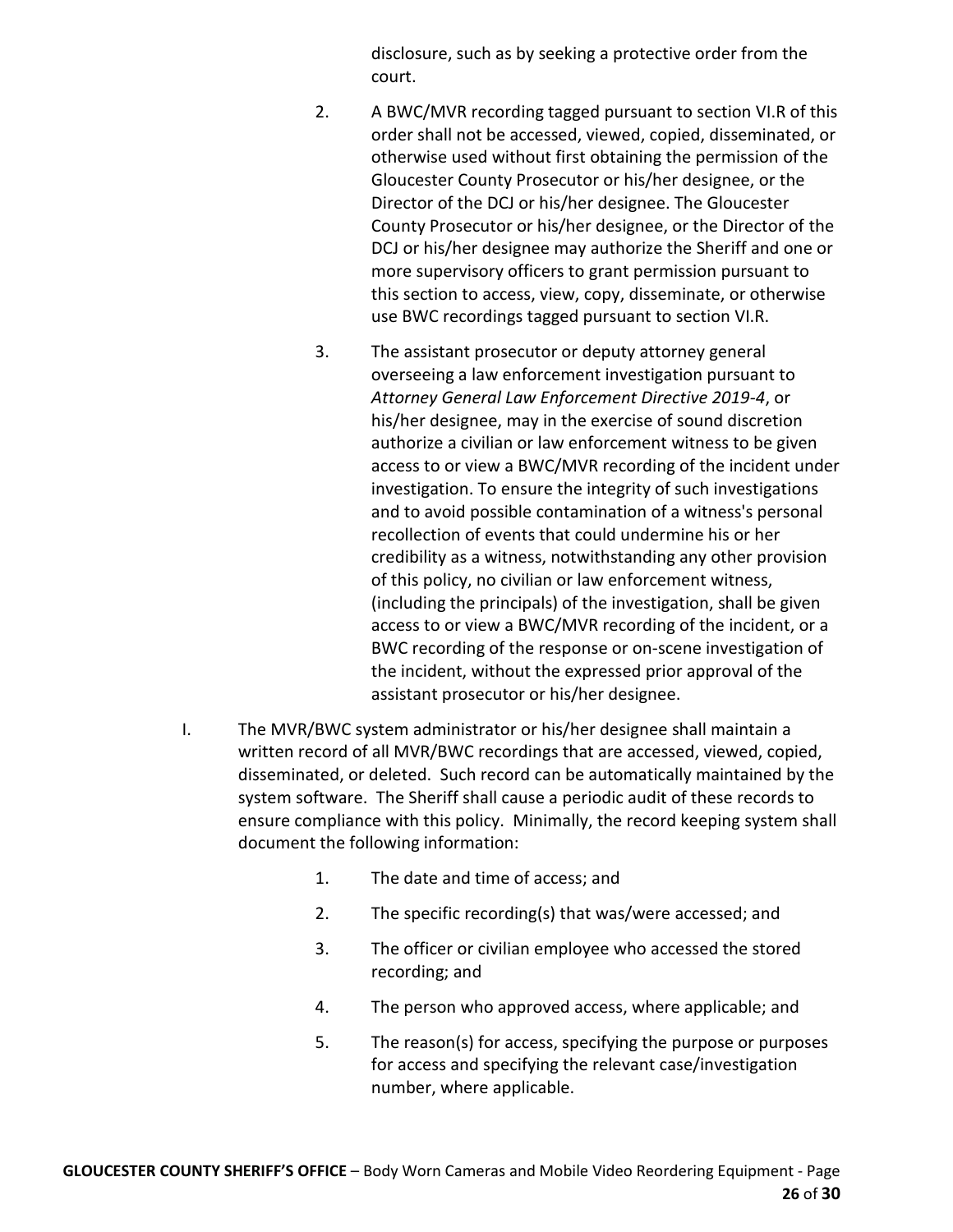- J. If a recording is required for use in court, that recording shall not be released without the prior approval of the Sheriff or his/her designee and only if a duplicate copy is retained by the agency. The GCPO must approve the release of any recording involving a death investigation, and all indictable crimes to any court or defense attorney.
- K. All requests by the media or the public to view video/hear audio must be referred to the GCPO.
- L. The Sheriff or his/her designee shall cause random reviews of recordings to monitor officer activity. The purpose of this review is to monitor GCSO policy, investigate civilian complaints, and to look for any procedural deficiencies regarding arrests, field investigations, interpersonal communications, and safety and training issues. This will be completed to follow the GCPO Directive concerning same.

# *By Order of***: CARMEL M. MORINA, Gloucester County Sheriff**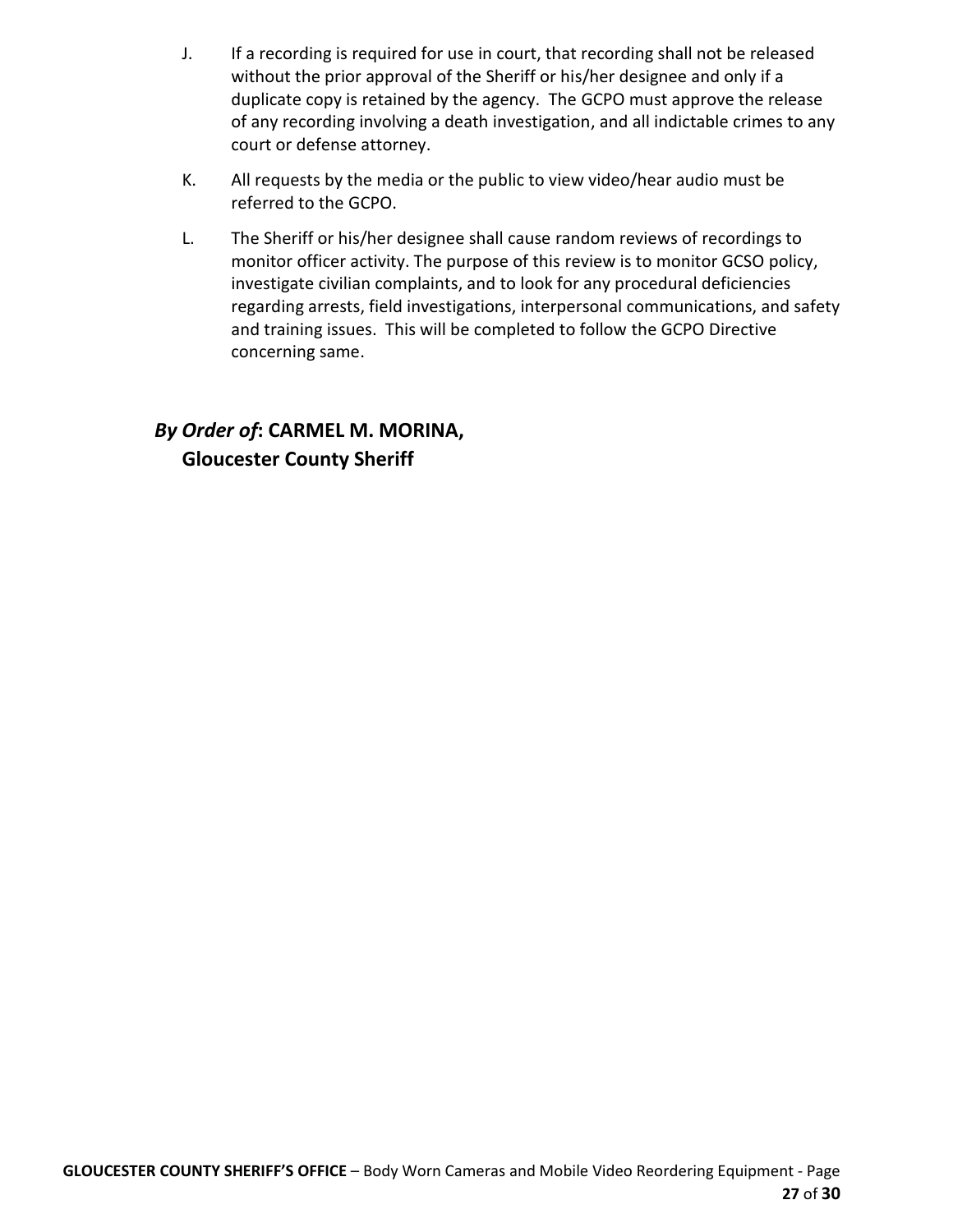#### **EXHIBIT A**

| <b>GLOUCESTER COUNTY SHERIFF'S OFFICE</b> |                                          |  |  |  |  |  |
|-------------------------------------------|------------------------------------------|--|--|--|--|--|
| <b>MVR - BWC MALFUNCTIONS REPORT</b>      |                                          |  |  |  |  |  |
|                                           |                                          |  |  |  |  |  |
| <b>USER NOTIFCATION</b>                   |                                          |  |  |  |  |  |
| TYPE OF MALFUNCTIONING UNIT (CHECK ONE):  |                                          |  |  |  |  |  |
| $\Box$ MVR                                |                                          |  |  |  |  |  |
| BWC                                       |                                          |  |  |  |  |  |
| DATE OF MALFUNCTION                       |                                          |  |  |  |  |  |
| TIME OF MALFUNCTION                       |                                          |  |  |  |  |  |
| <b>VEHICLE NUMBER OR BWC NUMBER</b>       |                                          |  |  |  |  |  |
| NATURE OF MALFUNCTION                     |                                          |  |  |  |  |  |
| USER NAME / ID                            |                                          |  |  |  |  |  |
| <b>USER SIGNATURE</b>                     |                                          |  |  |  |  |  |
|                                           | <b>ADMINISTRATOR / SUPERVISOR ACTION</b> |  |  |  |  |  |
| REQUEST FOR REPAIR MADE                   | YES<br><b>NO</b>                         |  |  |  |  |  |
| <b>VEHICLE REMOVED FROM SERVICE</b>       | NO NOT APPLICABLE<br>YES <sup>[</sup>    |  |  |  |  |  |
| <b>BWC REMOVED FROM SERVICE</b>           | YES<br>NO NOT APPLICABLE                 |  |  |  |  |  |
| MALFUNCTION CORRECTED                     | NO DATE:<br>YES                          |  |  |  |  |  |
| ADMIN / SUPERVISOR NAME AND ID            |                                          |  |  |  |  |  |
| <b>ADMIN / SUPERVISOR SIGNATURE</b>       |                                          |  |  |  |  |  |
| <b>NOTES / COMMENTS</b>                   |                                          |  |  |  |  |  |
|                                           |                                          |  |  |  |  |  |
|                                           |                                          |  |  |  |  |  |
|                                           |                                          |  |  |  |  |  |
|                                           |                                          |  |  |  |  |  |
|                                           |                                          |  |  |  |  |  |
|                                           |                                          |  |  |  |  |  |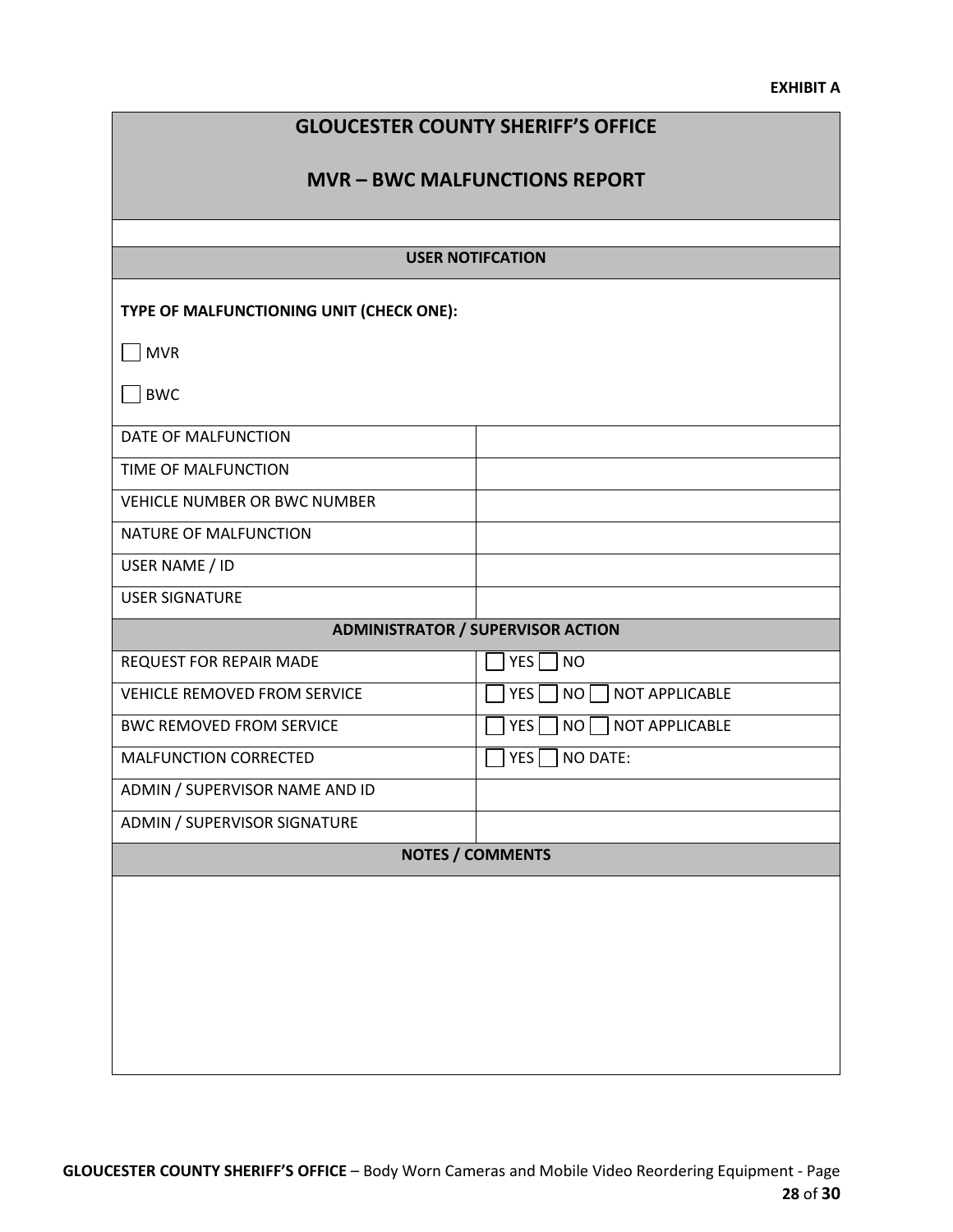#### **EXHIBIT B**

| <b>GLOUCESTER COUNTY SHERIFF'S OFFICE</b> |  |  |  |
|-------------------------------------------|--|--|--|
|-------------------------------------------|--|--|--|

## **MVR – BWC VIDEO REQUEST FORM**

| <b>USER REQUEST</b>                  |                                          |  |  |  |
|--------------------------------------|------------------------------------------|--|--|--|
| TYPE OF UNIT (CHECK ALL THAT APPLY): |                                          |  |  |  |
| $\Box$ MVR                           |                                          |  |  |  |
| <b>BWC</b>                           |                                          |  |  |  |
| DATE OF USER REQUEST FOR DUPLICATION |                                          |  |  |  |
| DATE OF INCIDENT                     |                                          |  |  |  |
| PATROL VEHICLE NUMBER (MVR)          |                                          |  |  |  |
| <b>BODY CAMERA NUMBER (BWC)</b>      |                                          |  |  |  |
| OFFICER NAME / ID                    |                                          |  |  |  |
| <b>INCIDENT DESCRIPTION</b>          |                                          |  |  |  |
| <b>INCIDENT CASE NUMBER</b>          |                                          |  |  |  |
| <b>USER SIGNATURE</b>                |                                          |  |  |  |
|                                      | <b>ADMINISTRATOR / SUPERVISOR ACTION</b> |  |  |  |
| DATE OF DUPLICATION                  |                                          |  |  |  |
| ADMINISTRATOR PERFORMING DUPLICATION |                                          |  |  |  |
| SECURED AS DEPARTMENTAL EVIDENCE     | YES <sup>[</sup><br>$ $ NO               |  |  |  |
| ADMIN/ SUPERVISOR SIGNATURE          |                                          |  |  |  |
| <b>NOTES AND COMMENTS</b>            |                                          |  |  |  |
|                                      |                                          |  |  |  |
|                                      |                                          |  |  |  |
|                                      |                                          |  |  |  |
|                                      |                                          |  |  |  |
|                                      |                                          |  |  |  |
|                                      |                                          |  |  |  |
|                                      |                                          |  |  |  |